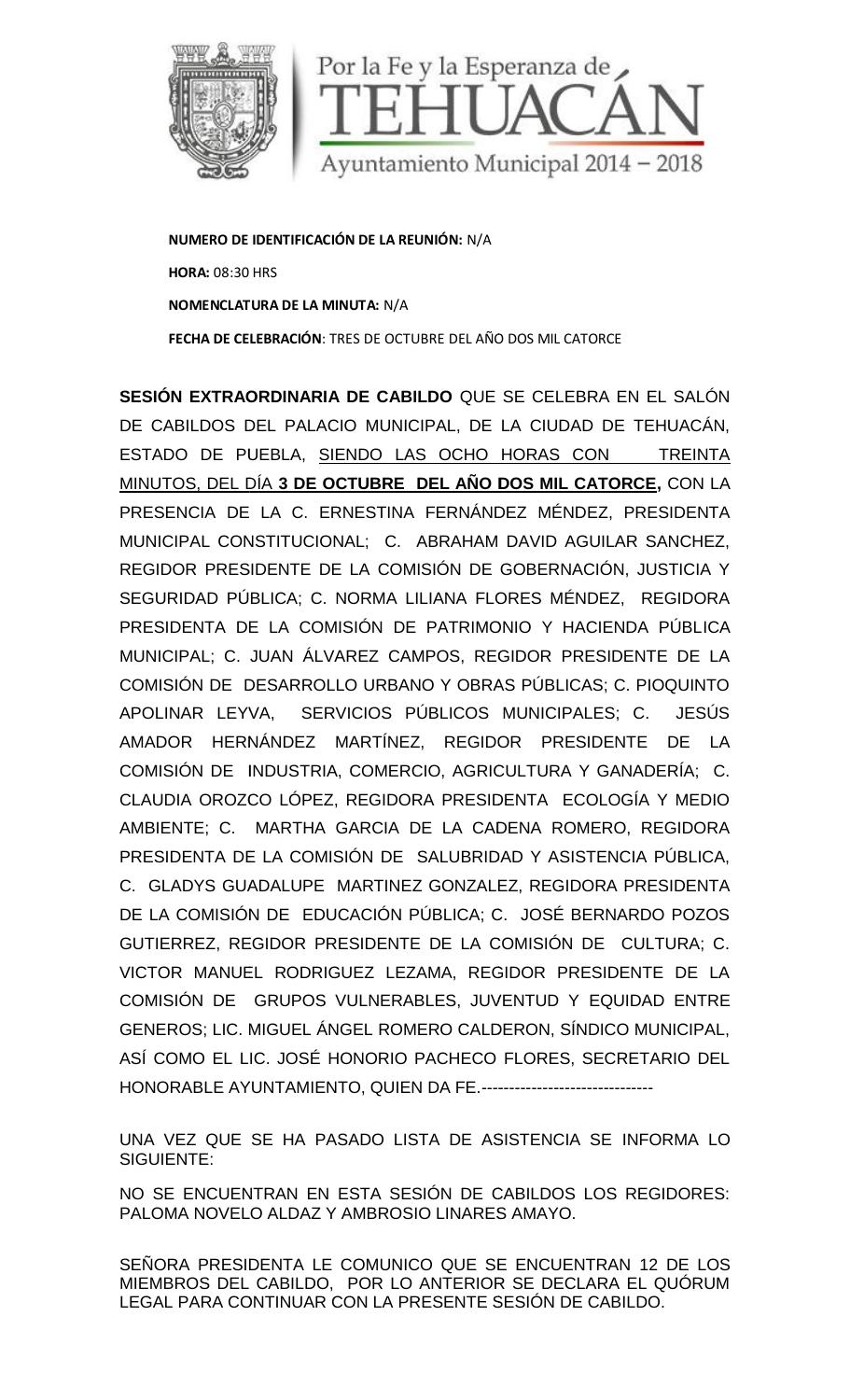EL LIC. JOSÉ HONORIO PACHECO FLORES, PROCEDE A DAR LECTURA AL ORDEN DEL DÍA, MISMA QUE CONTIENE LOS SIGUIENTES PUNTOS:

### **1.- APERTURA DE LA SESIÓN**

### **2.- LISTA DE ASISTENCIA**

### **3.- DECLARATORIA DEL QUÓRUM**

### **4.- LECTURA DEL ACTA ANTERIOR**

### **5.- PRESIDENCIA.**

- ANÁLISIS, DISCUSIÓN Y EN SU CASO APROBACIÓN DEL ASUNTO RELACIONADO A LA MODIFICACIÓN EN CUANTO A LOS INTEGRANTES DEL COMITÉ DE ADJUDICACIONES EN MATERIA DE ADQUISICIONES DEL MUNICIPIO DE TEHUACÁN, APROBADO EN CABILDO DE FECHA 26 DE FEBRERO DE 2014.
- ANÁLISIS, DISCUSIÓN Y EN SU CASO APROBACIÓN DEL DICTAMEN QUE CONTIENE LA AUTORIZACIÓN DEL ESTABLECIMIENTO DEL SISTEMA MUNICIPAL DE PROTECCIÓN CIVIL, ASÍ COMO LAS BASES Y LINEAMIENTOS DEL MISMO E INTEGRACIÓN DEL CONSEJO, EN EL MUNICIPIO DE TEHUACÁN, PUEBLA.

#### **CLAUSURA.**

**EL LIC. JOSÉ HONORIO PACHECO FLORES, DA CUENTA AL CABILDO DEL MEMORANDUM NÚMERO 0039/2014 DEL C. AMBROSIO LINARES AMAYO, REGIDOR PRESIDENTE DE LA COMISIÓN DE PATRIMONIO HISTÓRICO Y DEPORTES, POR MEDIO DEL CUAL HACE DEL CONOCIMIENTO QUE POR SITUACIONES PERSONALES SE ENCUENTRA FUERA DE LA CIUDAD, RAZÓN POR LA CUAL SE ENCUENTRA AUSENTE EN LA SESIÓN EXTRAORDINARIA QUE SE ESTA DESARROLLANDO.**

**LA C. PALOMA NOVELO ALDAZ, NO JUSTIFICO SU INASISTENCIA.**

### **EL CABILDO SE DA POR ENTERADO.**

**PRESIDENCIA.- ANÁLISIS, DISCUSIÓN Y EN SU CASO APROBACIÓN DEL ASUNTO RELACIONADO A LA MODIFICACIÓN EN CUANTO A LOS INTEGRANTES DEL COMITÉ DE ADJUDICACIONES EN MATERIA DE ADQUISICIONES DEL MUNICIPIO DE TEHUACÁN, APROBADO EN CABILDO DE FECHA 26 DE FEBRERO DE 2014.**

EL LIC. JOSÉ HONORIO PACHECO FLORES, PROCEDE A DAR LECTURA AL PETITORIO CORRESPONDIENTE, MISMO QUE A LA LETRA DICE:

### "HONORABLE CABILDO:

LA SUSCRITA ERNESTINA FERNANDEZ MENDEZ, PRESIDENTE MUNICIPAL CONSTITUCIONAL DE TEHUACÁN, PUEBLA, CON LAS FACULTADES QUE ME CONFIERE EL ARTÍCULO 78 Y 91 DE LA LEY ORGANICA MUNICIPAL DEL ESTADO DE PUEBLA, TOMANDO EN CONSIDERACION LOS ARGUMENTOS DE HECHO Y DE DERECHO QUE EN EL PRESENTE SE VIERTEN SOMETO A USTED EL PRESENTE PETITORIO, BASÁNDOME PARA TAL EFECTO EN LO SIGUIENTE:

### **C O N S I D E R A N D O S**

**I.**- QUE EL PARRAFO PRIMERO DE LA FRACCION II DEL ARTICULO 115 DE LA CONSTITUCION POLITICA DE LOS ESTADOS UNIDOS MEXICANOS, DETERMINA QUE LOS AYUNTAMIENTOS TENDRAN FACULTADES PARA APROBAR, DE ACUERDO CON LAS LEYES EN MATERIA MUNICIPAL QUE DEBERÁN EXPEDIR LAS LEGISLATURAS DE LOS ESTADOS, LOS BANDOS DE POLICIA Y GOBIERNO, LOS REGLAMENTOS, CIRCULARES Y DISPOSICIONES ADMINISTRATIVAS DE OBSERVANCIA GENERAL DENTRO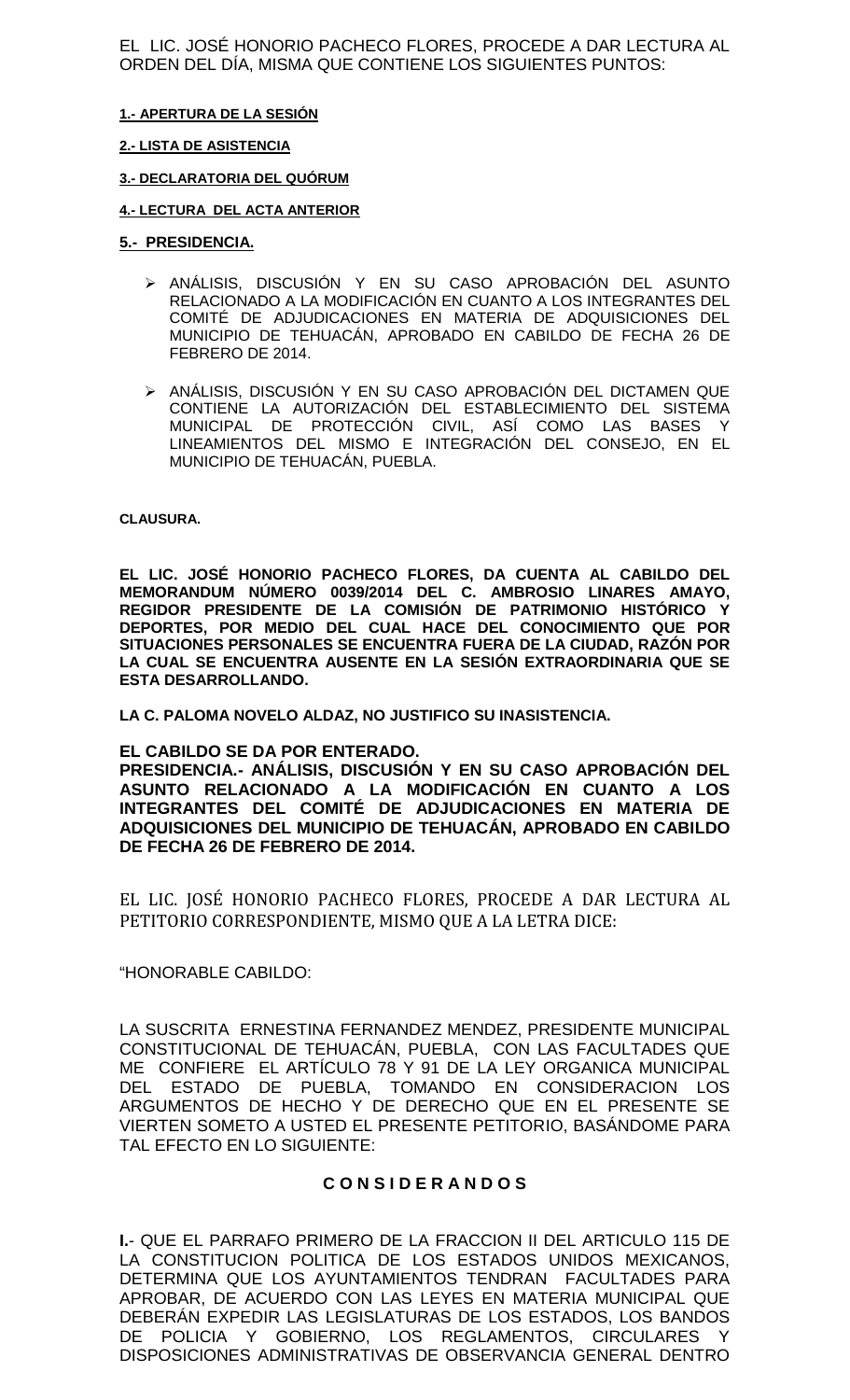DE SUS RESPECTIVAS JURISDICCIONES, QUE ORGANICEN LA ADMINSTRACIÓN PÚBLICA MUNICIPAL, REGULEN LAS MATERIAS, PROCEDIMIENTOS, FUNCIONES Y SERVICIOS PUBLICOS DE SU COMPETENCIA Y ASEGUREN LA PARTICIPACIÓN CIUDADANA Y VECINAL; MISMA DISPOSICIÓN QUE ES TRASLADADA A LA FRACCIÓN III DEL ARTICULO 105 DE LA COSTITUCION POLITÍCA DEL ESTADO LIBRE Y SOBERANO DE PUEBLA;

**II**.- QUE LA FRACCION IV DEL ARTICULO 78 DE LA LEY ORGANICA MUNICIPAL DE PUEBLA, DETERMINA QUE SON ATRIBUCIONES DE LOS AYUNTAMIENTOS EXPEDIRBANDOS DE POLICÍA Y GOBIERNO, REGLAMENTOS, CIRCULARES Y DISPOSICIONES ADMINISTRATIVAS DE OBSERVANCIA GENERAL, REFERENTES A SU ORGANIZACION, FUNCIONAMIENTO, SERVICIOS PUBLICOS QUE DEBAN PRESTAR Y DEMAS ASUNTOS DE SU COMPETENCIA, SUJETANDOSE A LAS BASES NORMATIVAS ESTABLECIDAS POR LA CONSTITUCION POLITICA DEL ESTADO LIBRE Y SOBERANO DE PUEBLA, VIGILANDO SU OBSERVANCIA Y APLICACIÓN;

**III**.- QUE EL ARTÍCULO 92 FRACCIÓN V DE LA LEY ORGANICA MUNICIPAL DE PUEBLA NOS CITA: SON FACULTADES Y OBLIGACIONES DE LOS REGIDORES: DICTAMINAR E INFORMAR SOBRE LOS ASUNTOS QUE LES ENCOMIENDE EL AYUNTAMIENTO;

**IV**.- QUE EL ARTÍCULO 42 DE LA LEY DE ADQUISICIONES, ARRENDAMIENTOS Y SERVICIOS DEL SECTOR PUBLICO ESTATAL Y MUNICIPAL, DETERMINA PARA GARANTIZAR LA EFICACIA Y LA TRANSPARENCIA EN LA ADJUDICACIÓN Y CONTRATACIÓN POR PARTE DE LA ADMINISTRACIÓN PUBLICA MUNICIPAL, EN CADA MUNICIPIO FUNCIONARA UNA ENTIDAD QUE PODRA TENER LA NATURALEZA DE ORGANISMO DESCENTRALIZADO U ORGANO DESCONCENTRADO DEL AYUNTAMIENTO, A ELECCIÓN DE ÉSTE; SE DENOMINARA "COMITÉ MUNICIPAL DE ADJUDICACIONES", Y TENDRÁ POR OBJETO LA ADJUDICACIÓN DE CONTRATOS DE BIENES, ARRENDAMIENTOS Y SERVICIOS PARA EL AYUNTAMIENTO, LAS AUTORIDADES MUNICIPALES, SUS DEPENDENCIAS Y ENTIDADES.

EN LOS CASOS EN QUE, POR LA NATURALEZA DE SUS FUNCIONES O POR LA MAGNITUD DE SUS OPERACIONES, NO SE JUSTIFIQUE SU INSTALACIÓN, EL AYUNTAMIENTO PODRA AUTORIZAR LA EXCEPCION CORRESPONDIENTE, EN CUYO CASO LAS ATRIBUCIONES QUE ESTA LEY CONFIERE A LOS COMITÉS MUNICIPALES SERAN EJERCIDAS POR LAS INSTANCIAS QUE PARA TAL EFECTO SE DETERMINEN, SIN PERJUICIO DE QUE SE PUEDA CELEBRAR CONVENIO CON LA SECRETARIA PARA EFECTOS DE QUE ESTA COLABORE CON EL GOBIERNO MUNICIPAL EN LAS LICITACIONES Y ADJUDICACIONES QUE SEAN COMPETENCIA DE ESTE.

**V.-** QUE EL ARTICULO 15 DE LA LEY DE ADQUISICIONES, ARRENDAMIENTOS Y SERVICIOS DEL SECTOR PUBLICO ESTATAL Y MUNICIPAL, ESTABLECE EN SU PARTE CONDUCENTE QUE LA SECRETARIA, LOS COMITES MUNICIPALES, BAJO SU RESPONSABILIDAD, PODRAN ADJUDICAR ADQUISICIONES, ARRENDAMIENTOS Y SERVICIOS, MEDIANTE LOS PROCEDIMIENTOS QUE A CONTINUACION SE SEÑALAN:I. LICITACIÓN PUBLICA; II.CONCURSO POR INVITACIÓN; III. PROCEDIMIENTO DE ADJUDICACIÓN MEDIANTE INVITACIÓN A CUANDO MENOS TRES PERSONAS; Y IV. ADJUDICACION DIRECTA.

**VI.-** QUE EL ARTICULO 171 DE LA LEY ORGANICA MUNICIPAL DE PUEBLA DETERMINA QUE LASADQUISICIONES, ARRENDAMIENTOS, PRESTACION DE SERVICIOS DE CUALQUIER NATURALEZA, Y LA CONTRATACION DE OBRA PUBLICA QUE REALICEN LOS AYUNTAMIENTOS SE CONTRATARAN EN LOS TÉRMINOS Y MEDIANTE LOS PROCEDIMIENTOS QUE PREVÉN LA LEY DE OBRA PUBLICA Y SERVICIOS RELACIONADOS CON LA MISMA; LA LEY DE ADQUISICIONES, ARRENDAMIENTOS Y PRESTACION DE SERVICIOS DEL SECTOR PUBLICO ESTATAL Y MUNICIPAL, Y DEMAS DISPOSICIONES LEGALES APLICABLES; MISMO ARTICULO QUE SEÑALA EN SU PARRAFO SEGUNDO QUE LOS AYUNTAMIENTOS CONTARÁN CON UN COMITÉ DE OBRAS PÚBLICAS Y SERVICIOS RELACIONADOS Y UN COMITE DE ADJUDICACIONES EN MATERIA DE ADQUISICIONES, LOS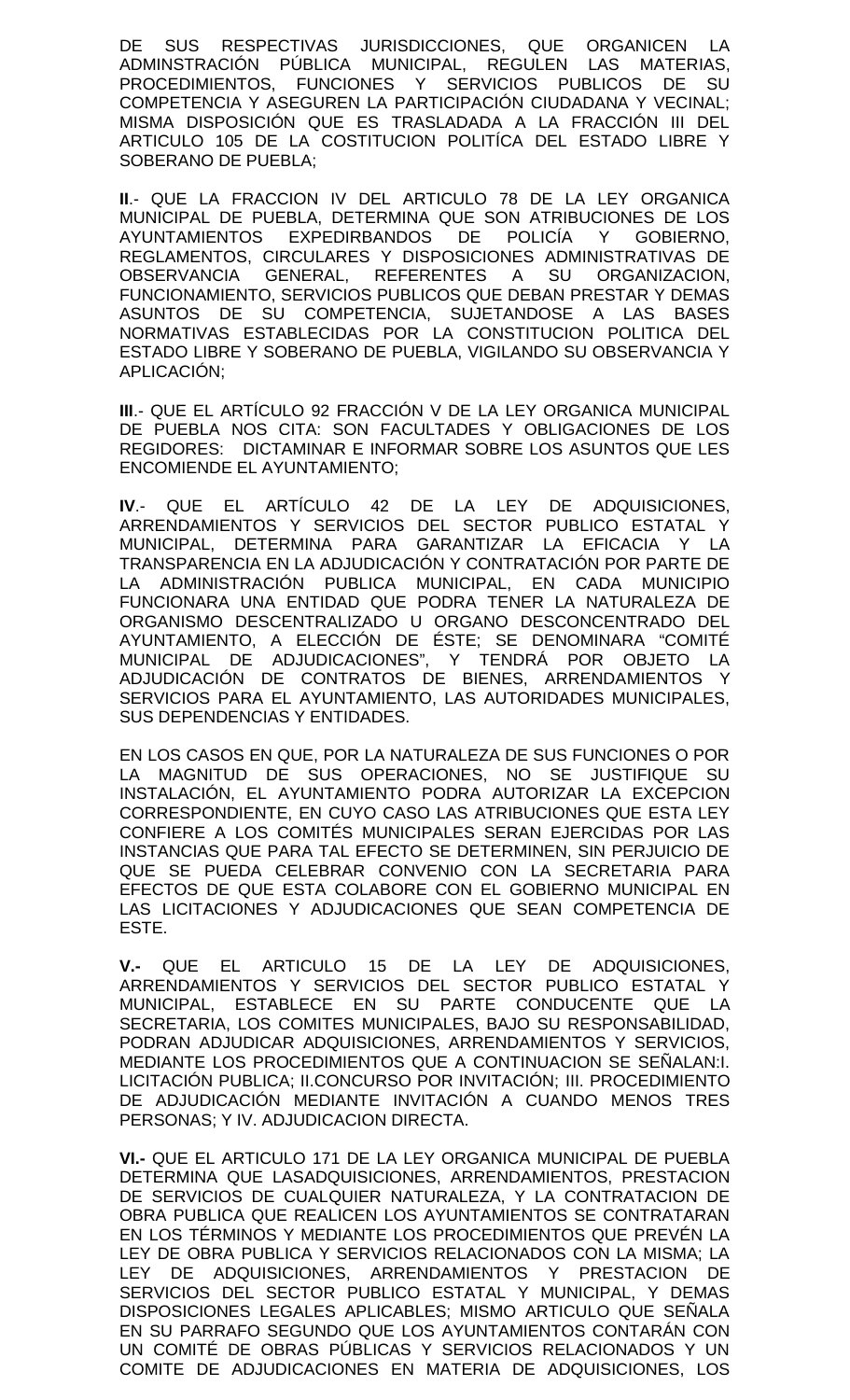CUALES ESTARAN INTEGRADOS CONFORME A LA LEY DE LA MATERIA; O EN SU CASO CELEBRARAN LOS CONVENIOS RESPECTIVOS CON LOS COMITES ESTATALES CORRESPONDIENTES.

**VII.**- QUE EL ARTÍCULO 118 DE LA LEY ORGANICA MUNICIPAL DE PUEBLA ADMINISTRACIÓN PÚBLICA MUNICIPAL SERÁ CENTRALIZADA Y DESCENTRALIZADA, PRESECTUANDO EN SU PRIMER PÁRRAFO QUE LA ADMINISTRACIÓN PÚBLICA MUNICIPAL CENTRALIZADA SE INTEGRA CON LAS DEPENDENCIAS QUE FORMAN PARTE DEL AYUNTAMIENTO, ASÍ COMO CON ÓRGANOS DESCONCENTRADOS, VINCULADOS JERÁRQUICAMENTE A LAS DEPENDENCIAS MUNICIPALES, CON LAS FACULTADES Y OBLIGACIONES ESPECIFICAS QUE FIJE EL ACUERDO DE SU CREACIÓN.

**VIII.-** QUE EL ARTÍCULO 119 DE LA LEY ORGANICA MUNICIPAL DE PUEBLA DETERMINA QUE EL AYUNTAMIENTO PODRA CREAR DEPENDENCIAS Y ENTIDADES QUE LE ESTEN SUBORDINADAS DIRECTAMENTE, ASI COMO FUSIONAR, MODIFICAR O SUPRIMIR LAS YA EXISTENTES ATENDIENDO SUS NECESIDADES Y CAPACIDAD FINANCIERA; Y QUE POR SU PARTE EN EL ARTÍCULO 120 DE ESTA LEY, PRECEPTUA, LAS DEPENDENCIAS Y ENTIDADES DE LA ADMINISTRACIÓN PUBLICA MUNICIPAL EJERCERAN LAS FUNCIONES QUE LES ASIGNE ESTA LEY, EL REGLAMENTO RESPECTIVO, O EN SU CASO, EL ACUERDO DEL AYUNTAMIENTO CON EL QUE SE HAYA REGULADO SU CREACIÓN, ESTRUCTURA Y FUNCIONAMIENTO.

**IX**.- QUE EL ARTÍCULO 163 DE LA LEY ORGANICA MUNICIPAL DE PUEBLA DETERMINA CADA MUNICIPIO CONTARÁ CON UNA TESORERÍA MUNICIPAL, QUE SERA LA DEPENDENCIA ENCARGADA DE ADMINISTRAR EL PATRIMONIO MUNICIPAL. LA TESORERÍA MUNICIPAL ESTARÁ A CARGO DE UN TESORERO, QUIEN DEBERA CUMPLIR LOS MISMOS REQUISITOS SEÑALADOS PARA EL SECRETARIO DEL AYUNTAMIENTO, SERÁ NOMBRADO Y REMOVIDO POR EL AYUNTAMIENTO A PROPUESTA DEL PRESIDENTE MUNICIPAL, Y SERA REMUNERADO DE ACUERDO CON EL PRESUPUESTO RESPECTIVO.

**X**.- QUE CON FUNDAMENTO EN LAS DISPOSICIONES CONSTITUCIONALES Y LEGALES ALUDIDAS Y CON EL PROPOSITO DE ASEGURAR LA TRANSPARENCIA Y EFICACIA EN LA LICITACIÓN Y ADJUDICACION DE LAS ADQUISICIONES, ARRENDAMIENTOS Y SERVICIOS DEL H. AYUNTAMIENTO, SE PROPONE LA CREACION DEL COMITE DE ADJUDICACIONES EN MATERIA DE ADQUISICIONES DEL MUNICIPIO DE TEHUACAN, PUEBLA.

**XI**.- SE PROPONE QUE DICHO COMITE SEA CREADO COMO UN ORGANISMO PUBLICO CENTRALIZADO, JERARQUICAMENTE DEPENDIENTE DE LA PRESIDENCIA DEL H. AYUNTAMIENTO DEL MUNICIPIO DE TEHUACÁN, PUEBLA, DE CONFORMIDAD CON EL ARTÍCULO 118 DE LA LEY ORGANICA MUNICIPAL DE PUEBLA PARA EL CORRECTO DESEMPEÑO DE SUS FUNCIONES CON AUTONOMIA DE DECISION Y GESTION PARA EL CORRECTO DESEMPEÑO DE SUS FUNCIONES Y SE LE SEÑALA COMO DOMICILIO EL NÚMERO SIETE DE LA CALLE RAYON, COLONIA CENTRO EN LA CIUDAD DE TEHUACAN, PUEBLA. PUDIENDOSELE SEÑALAR COMO DOMICILIO DIVERSO EN FUTURO DE ASI CONSIDERARSE CONVENIENTE A JUICIO DE LA DEPENDENCIA A LA CUAL SE ENCUENTRA SUBORDINADO.

**XII.-** QUE SE PROPONE QUE EL MENCIONADO COMITÉ TENGA LA ESTRUCTURA DE UN ÓRGANO COLEGIADO DE DECISIÓN QUE SE COORDINE CON LAS DIRECCIONES COMPETENTES EN LA MATERIA, POR DEL H. AYUNTAMIENTO, PARA LAS ACCIONES DE INSTRUMENTACIÓN DE LOS PROCEDIMIENTOS DE LICITACIÓN Y ADJUDICACIÓN DE LAS ADQUISICIONES, ARRENDAMIENTOS Y SERVICIOS A CARGO DEL MUNICIPIO, MEDIANTE LAS REGLAS, PROCEDIMIENTOS Y MECANISMOS QUE DETERMINE LA LEY DE LA MATERIA, EL PRESENTE INSTRUMENTO, ASÍ COMO LAS REGLAS QUE MEDIANTE CIRCULAR EXPIDA LA PRESIDENCIA MUNICIPAL DE TEHUACAN, PUEBLA;

**XIII.**- QUE DE ACUERDO A ESTE ESQUEMA EL COMITÉ DE ADJUDICACIONES EN MATERIA DE ADQUISICIONES DEL MUNICIPIO DE TEHUACÁN, PUEBLA SE INTEGRA POR LOS SIGUIENTES FUNCIONARIOS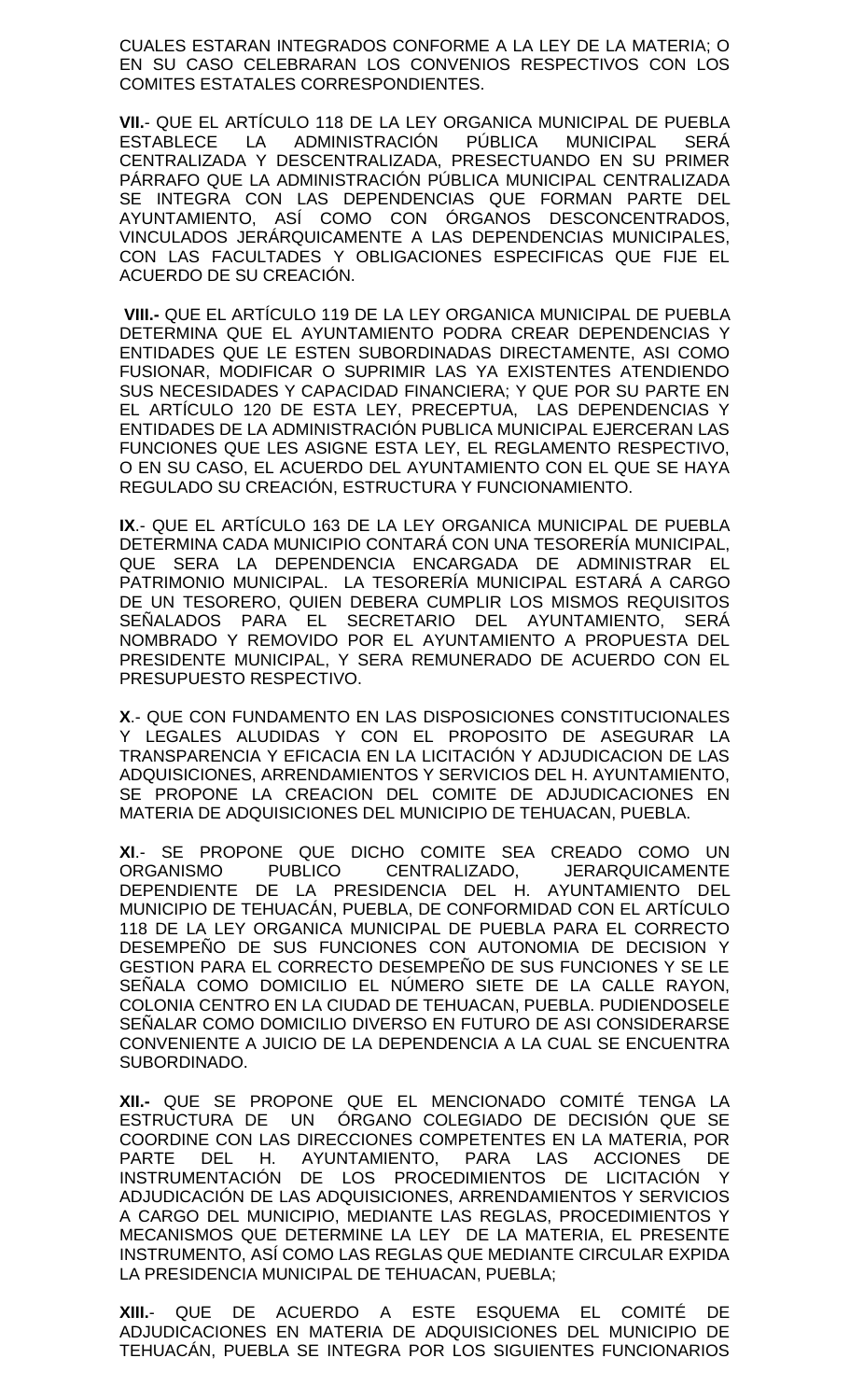TITULARES, CADA UNO DE LOS CUALES DEBERA DESIGNAR DOS SUPLENTES:

UN PRESIDENTE (QUE SERÁ LA PRESIDENTA MUNICIPAL DEL H. AYUNTAMIENTO DE TEHUACÁN PUEBLA).

UN SECRETARIO EJECUTIVO (QUE SERÁ EL TESORERO MUNICIPAL)

UN SECRETARIO TÉCNICO (QUE SERÁ NOMBRADO POR EL COMITÉ)

SIETE VOCALES DEL SECTOR PÚBLICO MUNICIPAL QUE SERÁN LOS CC: REGIDOR PRESIDENTE DE LA COMISIÓN DE PATRIMONIO Y HACIENDA PÚBLICA MUNICIPAL, EL SECRETARIO DE SERVICIOS PÚBLICOS MUNICIPALES, DIRECTOR DE OBRAS PÚBLICAS Y DIRECTOR DE RECURSOS MATERIALES Y SERVICIOS INTERNOS, ASI COMO UN REPRESENTE DEL SECTOR SOCIAL, UNO DE LAS ORGANIZACIONES VECINALES Y OTRO DEL SECTOR PRIVADO, PROPUESTO POR LA PRESIDENTA Y APROBADO POR EL HONORABLE CABILDO, UN COMISARIO QUE SERA EL CONTRALOR MUNICIPAL.

**XIV.-** QUE EL COMITÉ DE ADJUDICACIONES EN MATERIA DE SUS ADQUISICIONES DEL MUNICIPIO DE TEHUACAN, EN LO SUCESIVO "EL COMITE" TENDRÁ LAS SIGUIENTES ACTIVIDADES Y FUNCIONES:

A).-ESTABLECER Y PROMOVER LAS POLÍTICAS, ACCIONES Y LINEAMIENTOS QUE NORMARAN LAS ACTIVIDADES EN MATERIA DE LICITACION, ADJUDICACION Y CONTRATACION DE ADQUISICIONES, ARRENDAMIENTOS Y SERVICIOS DEL SECTOR PÚBLICO ESTATAL;

B).-DESARROLLAR LAS LICITACIONES PUBLICAS DE LA ADMINISTRACION PÚBLICA ESTATAL Y EN SU CASO LOS DEMÁS PROCEDIMIENTOS DE ADJUDICACION QUE ESTA LEY PREVEE, EN LOS TERMINOS Y CON LAS ATRIBUCIONES QUE LA MISMA ESTABLECE;

C.-VERIFICAR QUE QUIENES PARTICIPEN EN LOS PROCEDIMIENTOS DE ADJUDICACIÓN Y CONTRATACIÓN REGULADOS POR ESTA LEY, CUMPLAN EN TIEMPO Y FORMA LEGAL CON LOS REQUISITOS ESTABLECIDOS EN LAS CONVOCATORIAS O INVITACIONES RESPECTIVAS;

D). REVISAR LOS PROGRAMAS Y PRESUPUESTOS DE ADQUISICIONES, ARRENDAMIENTOS Y SERVICIOS, ASÍ COMO FORMULAR LAS OBSERVACIONES Y RECOMENDACIONES CONVENIENTES;

E). INTEGRAR Y OPERAR EL PADRON Y LOS ARCHIVOS DE LAS ADQUISICIONES, ARRENDAMIENTOS Y SERVICIOS ADJUDICADOS Y CONTRATADOS POR EL GOBIERNO DEL ESTADO;

F). ESTABLECER LA COORDINACION QUE SE REQUIERA CON LAS DEPENDENCIAS Y ENTIDADES A CUYO CARGO SE REALICEN LAS ADJUDICACIONES Y QUE DEBAN FORMALIZAR LOS CONTRATOS DE ADQUISICIONES, ARRENDAMIENTOS Y SERVICIOS, PARA EFECTO DE SU DEBIDA REALIZACION.

G). ANALIZAR, EXCLUSIVAMENTE PARA SU OPINION Y SIEMPRE QUE SE LE SOLICITE, LOS DICTÁMENES, FALLOS Y CONTRATOS EMITIDOS POR LOS SERVIDORES PÚBLICOS RESPONSABLES DE ELLO, EN LAS DEPENDENCIAS Y ENTIDADES DE LA ADMINISTRACIÓN PÚBLICA ESTATAL.

H). DETERMINAR SI LOS BIENES Y SERVICIOS REQUERIDOS POR LAS DEPENDENCIAS Y ENTIDADES SE AJUSTAN A SUS NECESIDADES Y FUNCIONES, Y EN SU CASO SOLICITAR LAS MODIFICACIONES CORRESPONDIENTES.

I). VERIFICAR QUE LAS CONDICIONES REQUERIDAS AL LICITANTE O PROVEEDOR SE CUMPLAN SEGÚN LOS TÉRMINOS CONVENIDOS.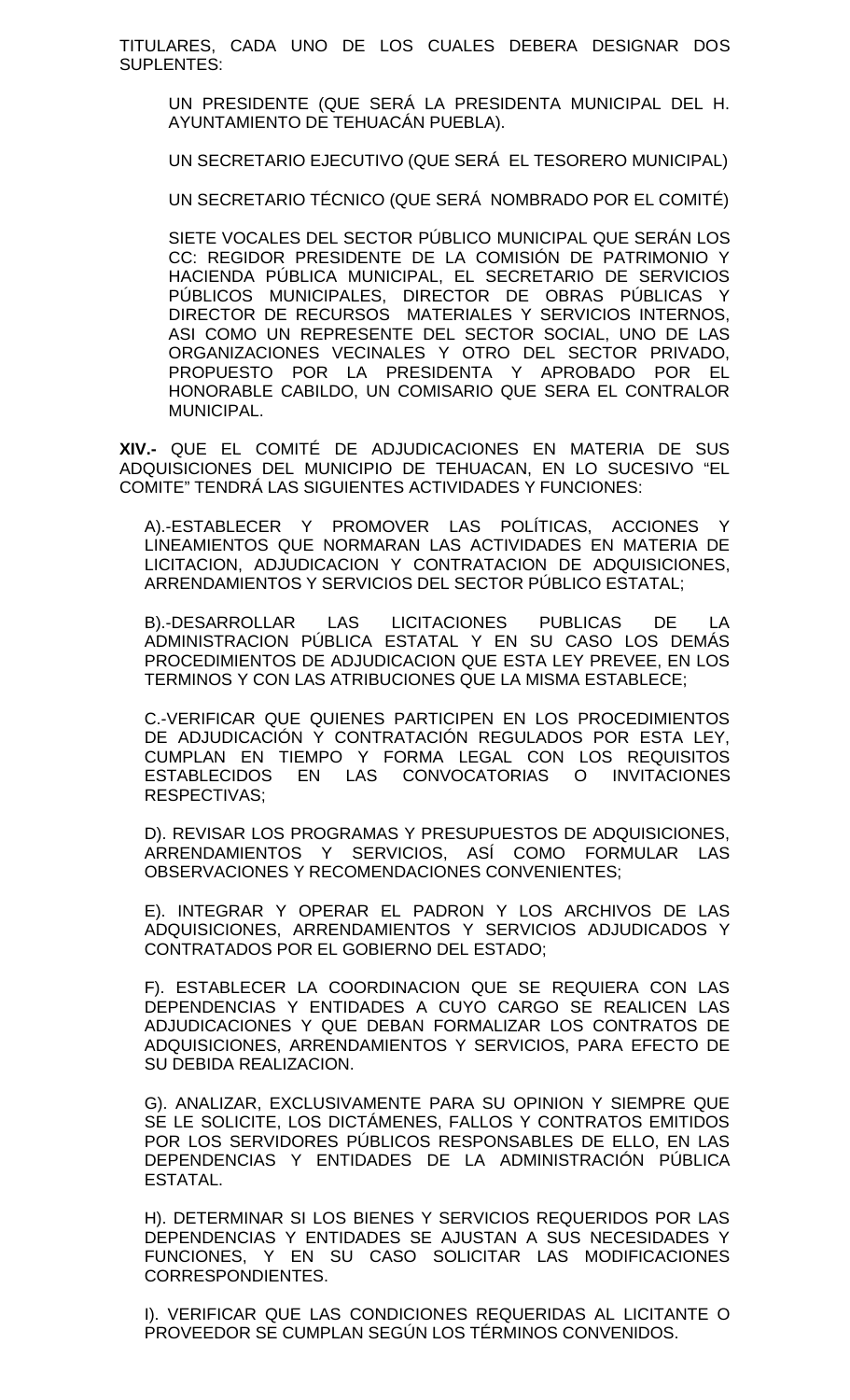J). ANALIZAR SEMESTRALMENTE EL INFORME DE CONCLUSION DE LAS LICITACIONES PUBLICAS, ASÍ COMO DE LOS CASOS DE EXCEPCION A ESTA, QUE SE REALICEN Y LOS RESULTADOS GENERALES DE LAS ADQUISICIONES, ARRENDAMIENTOS Y SERVICIOS Y, EN SU CASO, RECOMENDAR LAS MEDIDAS NECESARIAS PARA EVITAR EL PROBABLE INCUMPLIMIENTO DE ALGUNA DISPOSICION JURÍDICA O ADMINISTRATIVA.

K). DETERMINAR LAS ACCIONES TENDIENTES A LA OPTIMIZACIÓN Y TRANSPARENCIA DE LOS RECURSOS PÚBLICOS QUE SE DESTINEN A LAS ADQUISICIONES, ARRENDAMIENTOS Y SERVICIOS.

L). IMPONER SANCIONES EN LOS TERMINOS DE LA PRESENTE LEY;

LL). REALIZAR UNA O MÁS DE LAS FUNCIONES QUE LE SON PROPIAS, EN APOYO A LOS OTROS PODERES O A LOS MUNICIPIOS, EN VIRTUD DE LOS CONVENIOS DE COORDINACIÓN Y COLABORACIÓN QUE PARA TALES EFECTOS SE SUSCRIBAN Y CON CARGO A LAS PARTIDAS PRESUPUESTALES DE ESTAS INSTANCIAS

M). LLEVAR A CABO CONFORME A LOS PROCEDIMIENTOS ESTABLECIDOS EN ESTE ORDENAMIENTO, LA ADJUDICACIÓN DE LAS ADQUISICIONES, ARRENDAMIENTOS Y SERVICIOS QUE POR SU NATURALEZA O MONTO NO PUEDAN SER ADJUDICADOS DE MANERA DIRECTA O MEDIANTE INVITACIÓN, POR LAS DEPENDENCIAS Y ENTIDADES DE LA ADMINISTRACION PUBLICA ESTATAL, CON CARGO A LAS PARTIDAS PRESUPUESTALES CORRESPONDIENTES;

N). EMITIR LAS CONVOCATORIAS PUBLICAS E INVITACIONES PARA LAS LICITACIONES QUE DE ACUERDO CON ESTA LEY DEBA REALIZAR EL COMITÉ Y DISPONER LAS ACCIONES Y MEDIDAS QUE SEAN<br>NECESARIAS PARA DESAHOGAR EN CADA FASE DICHOS PARA DESAHOGAR EN CADA FASE DICHOS PROCEDIMIENTOS;

Ñ). DICTAMINAR DESPUES DE QUE ALGÚN PROCEDIMIENTO DE LICITACION PUBLICA O DE INVITACION HUBIERE SIDO DECLARADO<br>DESIERTO. SOBRE LA PROCEDENCIA DE REALIZAR LA DESIERTO, SOBRE LA PROCEDENCIA DE REALIZAR LA CONTRATACIÓN, MEDIANTE LA ADJUDICACION, EN TERMINOS DE ESTA LEY;

O). REMITIR EL FALLO CORRESPONDIENTE DE CADA PROCEDIMIENTO DEBIDAMENTE FUNDADO Y MOTIVADO, JUNTO CON LA DOCUMENTACIÓN TECNICA, ECONOMICA Y JURIDICA DE LA PROPUESTA GANADORA, A LA DEPENDENCIA O ENTIDAD SOLICITANTE, CON EL FIN DE QUE FORMALICE LA CONTRATACIÓN CORRESPONDIENTE;

P). AUTORIZAR LOS CASOS DE REDUCCIÓN O AMPLIACIÓN DEL PLAZO PARA LA PRESENTACIÓN Y APERTURA DE PROPOSICIONES EN LICITACIONES PÚBLICAS; Y

Q). LAS DEMÁS QUE LES SEÑALEN LAS DISPOSICIONES LEGALES APLICABLES Y SEAN COMPATIBLES CON SU FUNCIÓN, SÍ COMO LOS LINEAMIENTOS Y REGLAS QUE EXPIDA LA PRESIDENCIA MUNICIPAL DEL H. AYUNTAMIENTO DE TEHUACÁN PUEBLA.

. **XV.-** EL PRESIDENTE DEL "COMITÉ" TENDRA LAS SIGUIENTES FACULTADES Y OBLIGACIONES:

- A) SER EL REPRESENTANTE DEL "COMITÉ" EN LOS ASUNTOS O REUNIONES DE TRABAJO Y ANTE TODA CLASE DE AUTORIDADES Y DE INSTITUCIONES PÚBLICAS, SOCIALES Y PRIVADAS.
- B) EMITIR CONVOCATORIAS PÚBLICAS E INVITACIONES PARA LAS LICITACIONES QUE DE ACUERDO CON LA LEY DE ADQUISICIONES ARRENDAMIENTOS Y SERVICIOS DEL SECTOR PÚBLICO ESTATAL Y MUNICIPAL QUE DEBA REALIZAR EL "COMITÉ" Y DISPONER LAS ACCIONES Y MEDIDAS QUE SEAN NECESARIAS PARA DESAHOGAR CADA FASE DE DICHOS PROCEDIMIENTOS;
- C) VERIFICAR QUE QUIENES PARTICIPEN EN LOS PROCEDIMIENTOS DE ADJUDICACION Y CONTRATACION REGULADOS POR LA LEY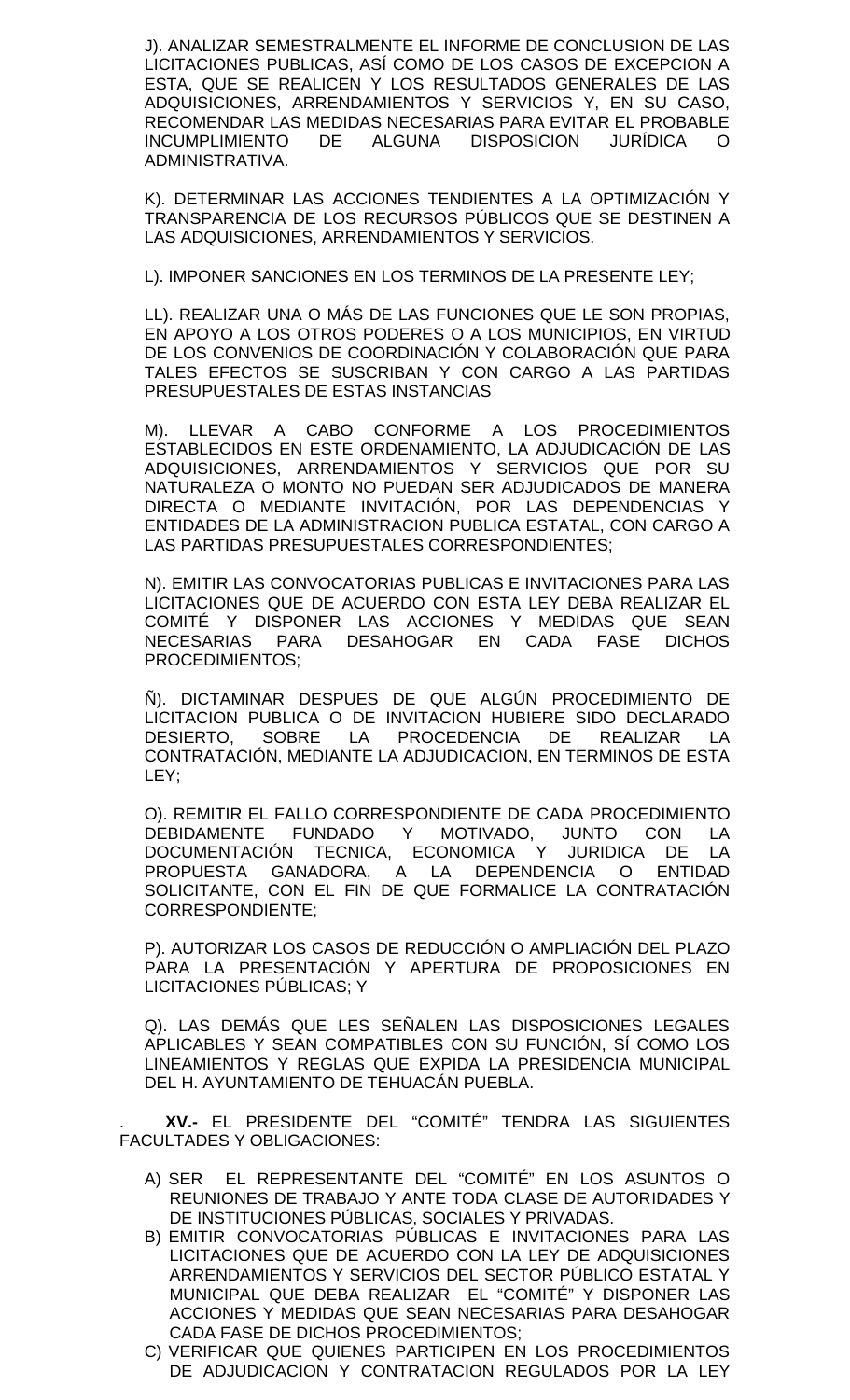ANTERIORMENTE CITADA, CUMPLAN EN TIEMPO Y FORMA LEGAL CON LOS REQUISITOS ESTABLECIDOS EN LAS CONVOCATORIAS E INVITACIONES RESPECTIVAS, QUEDANDO FACULTADO PARA NEGAR LA INSCRIPCION DE AQUELLAS PERSONAS FISICAS Y JURIDICAS QUE NO CUMPLAN CON DICHOS REQUISITOS.

- D) SOLICITAR AL SECRETARIO EJECUTIVO QUE CONVOQUE A SESION DEL "COMITÉ" Y DEFINIR EL ORDEN DEL DIA QUE DEBERA DESAHOGARSE EN LA MISMA.
- E) PRESIDIR LAS SESIONES ORDINARIAS Y EXTRAORDINARIAS DEL "COMITÉ".
- F) INTEGRAR Y OPERAR EL PADRON DE PROVEEDORES Y PRESTADORES DE SERVICIOS DEL MUNICIPIO Y LOS ARCHIVOS DE LAS ADQUISICIONES, ARRENDAMIENTOS Y SERVICIOS ADJUDICADOS Y CONTRATADOS POR EL AYUNTAMIENTO.
- G) ORDENAR Y VIGILAR EL DEBIDO CUMPLIMIENTO DE LOS ACUERDOS Y RESOLUCIONES DEL "COMITÉ".
- H) INVITAR A LAS SESIONES DEL "COMITÉ" A PROPUESTA DE LOS DEMAS INTEGRANTES DEL MISMO, A PERSONAS O INSTITUCIONES CON AMPLIA EXPERIENCIA Y CONOCIMIENTOS RECONOCIDOS, CUYA PRESENCIA SE ESTIME CONVENIENTE O CONTRIBUYA AL MEJOR CONOCIMIENTO DE LOS ASUNTOS DE LA SESION.
- I) INTERVENIR EN LOS ACTOS DE PRESENTACION Y APERTURA DE PROPOSICIONES EN LAS LICITACIONES PUBLICAS Y EN LOS DE INVITACION RESTRINGIDA Y VOTAR CON EL OBJETO DE DETERMINAR LA PROPUESTA GANADORA, ASI COMO VOTAR EN LOS PROCESOS DE AUTORIZACION DE ADJUDICACION DIRECTA, CON VOTO DE CALIDAD EN TODOS LOS PROCEDIMIENTOS EN CASO DE EMPATE, EN LOS PROCEDIMIENTOS DE ADJUDICACIONES DE ADQUISICIONES, ARRENDAMIENTOS Y SERVICIOS A CARGO DEL AYUNTAMIENTO.
- J) PRONUNCIAR LOS FALLOS, QUE SE ACUERDEN PARA CADA PROCEDIMIENTO DE ADJUDICACION POR LICITACION PUBLICA, INVITACION RESTRINGIDA O ADJUDICACION DIRECTA.
- K) REMITIR EL FALLO CORRESPONDIENTE DE CADA PROCEDIMIENTO DE ADJUDICACION, DEBIDAMENTE FUNDADO O MOTIVADO, JUNTO CON LA DOCUMENTACION TECNICA, ECONOMICA Y JURIDICA DE LA PROPUESTA GANADORA A LA DIRECCION EJECUTORA A FIN DE QUE ESTA FORMALICE LA CONTRATACION CORRESPONDIENTE.
- L) PROPONER AL "COMITÉ" LAS MEDIDAS QUE ESTIME NECESARIAS O CONVENIENTES CON EL OBJETO DE QUE RESUELVA AL RESPECTO.
- M) LAS DEMAS QUE LES SEÑALEN LAS DISPOSICIONES LEGALES APLICABLES Y SEAN COMPATIBLES CON SU FUNCION, ASI COMO LOS LINEAMIENTOS Y REGLAS QUE EXPIDA LA PRESIDENCIA MUNICIPAL DEL H. AYUNTAMIENTO DE TEHUACAN, PUEBLA.

**XVI.** QUE EL SECRETARIO EJECUTIVO, TENDRA LAS SIGUIENTES FACULTADES Y OBLIGACIONES:

- A) LLEVAR DE MANERA SISTEMATICA Y ORDENADA LA DOCUMENTACION Y CORRESPONDENCIA DEL "COMITÉ".
- B) ELABORAR LAS MINUTAS DE LAS SESIONES EN QUE PARTICIPE Y LLEVAR SU CONTROL, REMITIENDO COPIA DEL ACTA RESPECTIVA A LOS PARTICIPANTES.
- C) CONVOCAR A SESION AL "COMITÉ" POR INSTRUCCIÓN DEL PRESIDENTE DEL MISMO Y DEFINIR EL ORDEN DEL DIA DEBERA DESAHOGARSE EN LA MISMA.
- D) RENDIR POR ESCRITO LOS INFORMES QUE LE SEAN SOLICITADOS AL "COMITÉ" POR LAS AUTORIDADES COMPETENTES;
- E) COORDINAR Y SUPERVISAR POR ENCARGO DEL "COMITÉ", CADA FASE DE LOS PROCEDIMIENTOS DE LICITACION Y ADJUDICACION DE LAS ADQUISICIONES, ARRENDAMIENTOS Y SERVICIOS, A CARGO DEL AYUNTAMIENTO;
- F) INTERVENIR EN LOS ACTOS DE PRESENTACION Y APERTURA DE PROPOSICIONES EN LAS LICITACIONES PUBLICAS Y EN LOS DE INVITACION RESTRINGIDA Y VOTAR CON EL OBJETO DE DETERMINAR LA PROPUESTA GANADORA, ASI COMO VOTAR EN LOS PROCESOS DE AUTORIZACION DE ADJUDICACION DIRECTA, EN LOS PROCEDIMIENTOS DE ADJUDICACIONES, ARRENDAMIENTOS Y SERVICOS A CARGO DE AYUNTAMIENTO;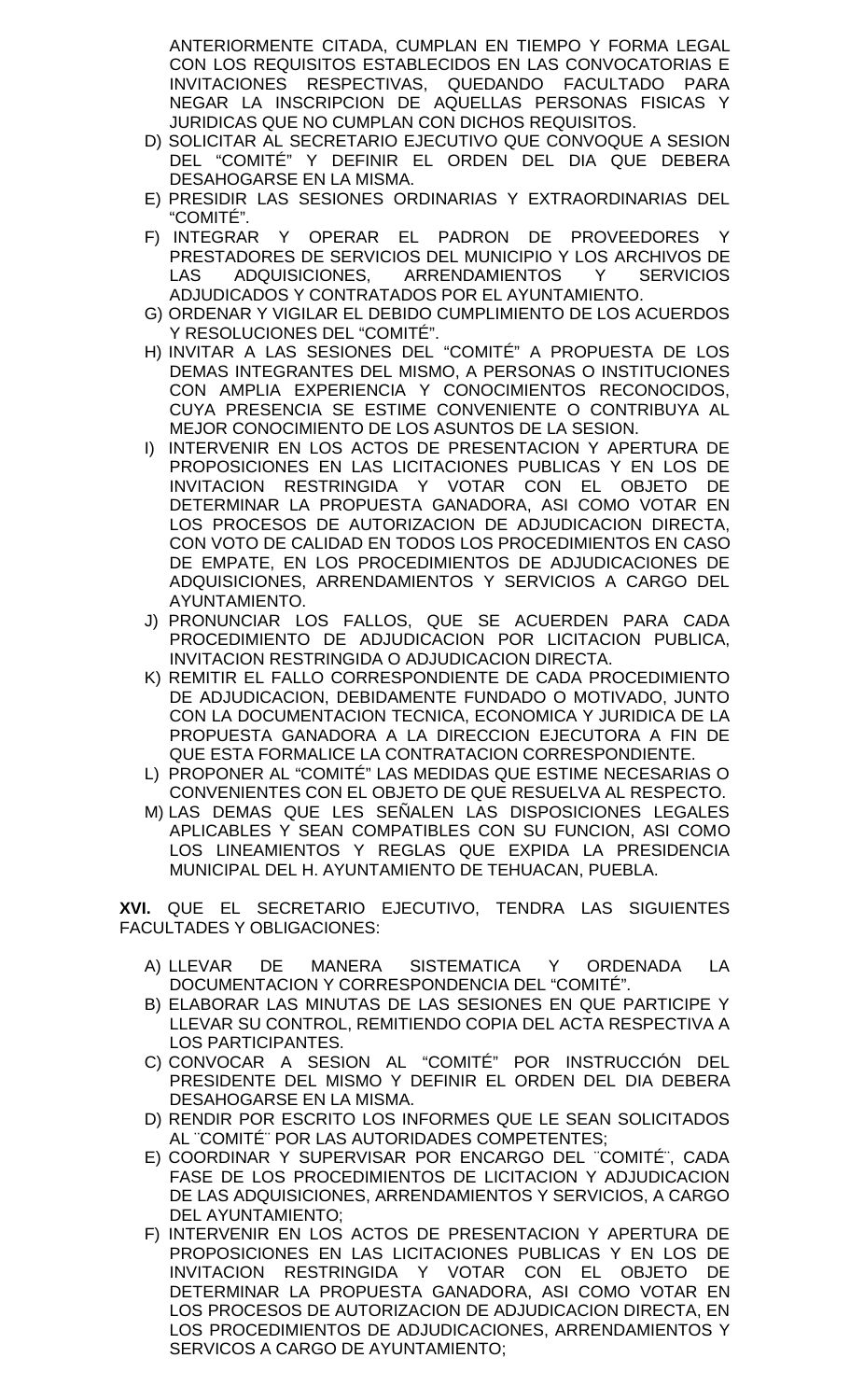G) LAS DEMAS QUE SE LES SEÑALEN LAS DISPOSICIONES LEGALES APLICABLES Y SEAN COMPATIBLES CON SU FUNCION, ASI COMO LOS LINEAMIENTOS Y REGLAS QUE EXPIDA LA PRESIDENCIA MUNICIPAL DEL H. AYUNTAMIENTO DE TEHUACAN, PUEBLA.

**XVII.** QUE LOS VOCALES TENDRAN LAS SIGUIENTES FACULTADES Y OBLIGACIONES:

- A) ASISTIR DE MANERA PUNTUAL A LAS SESIONES ORDINARIAS Y EXTRAORDINARIAS DEL "COMITÉ";
- B) INTERVENIR EN LOS ACTOS DE PRESENTACION Y APERTURA DE PROPOSICIONES EN LAS LICITACIONES PUBLICAS Y EN LOS DE INVITACION RESTRINGIDA Y VOTAR CON EL OBJETO DE DETERMINAR LA PROPUESTA GANADORA, ASI COMO VOTAR EN LOS PROCESOS DE AUTORIZACION DE ADJUDICACION DE ADQUISICIONES, ARRENDAMIENTOS Y SERVICIOS A CARGO DEL AYUNTAMIENTO;
- C) OPINAR SOBRE LAS ACCIONES A EMPRENDER PARA EL BUEN FUNCIONAMIENTO DEL "COMITÉ";
- D) PROPONER ALTERNATIVAS PARA LOS CASOS NO PREVISTOS EN LA LEGISLACION APLICABLE EN MATERIA DE ADJUDICACIONES DE ADQUISICIONES, ARRENDAMIENTOS Y SERVICIOS A CARGO DEL AYUNTAMIENTO;
- E) DESEMPEÑAR LAS COMISIONES ESPECIFICAS QUE LES ENCOMIENDE EL "COMITÉ";
- F) LAS DEMÁS QUE LES SEÑALEN LAS DISPOSICIONES LEGALES APLICABLES Y SEAN COMPATIBLES CON SU FUNCIÓN, ASÍ COMO LOS LINEAMIENTOS Y REGLAS QUE EXPIDA LA PRESIDENCIA MUNICIPAL DEL H. AYUNTAMIENTO DE TEHUACÁN, PUEBLA.

**XVIII.-** QUE EL COMISARIO TENDRÁ LAS SIGUIENTES FACULTADES Y OBLIGACIONES.

- A) ASISTIR A LAS REUNIONES ORDINARIAS Y EXTRAORDINARIAS DEL "COMITÉ"
- B) VIGILAR QUE LAS ATRIBUCIONES DEL "COMITÉ SE LLEVEN A CABO DE CONFORMIDAD CON LAS CARACTERÍSTICAS TÉCNICAS, ESPECIFICACIONES Y NORMAS APLICABLES;
- C) INTERVENIR EN LOS ACTOS DE REPRESENTACIÓN Y APERTURA DE PROPOSICIONES EN LAS LICITACIONES PÚBLICAS Y EN LOS DE INVITACIÓN RESTRINGIDA CON EL OBJETO DE DETERMINAR LA PROPUESTA GANADORA, ASÍ COMO EN LOS PROCESOS DE AUTORIZACIÓN DE ADJUDICACIÓN DIRECTA, EN LOS PROCEDIMIENTOS DE ADJUDICACIONES DE ADQUISICIONES, ARRENDAMIENTOS Y SERVICIOS DEL AYUNTAMIENTO, CON VOZ PERO SIN VOTO;
- D) INTERVENIR EN LA TRAMITACIÓN DE LOS RECURSOS QUE INTERPONGAN LOS SERVIDORES PÚBLICOS DEL "COMITÉ" RESPECTO DE RESOLUCIONES QUE INTERPONGAN SANCIONES ADMINISTRATIVAS, DE CONFORMIDAD CON LAS DISPOSICIONES APLICABLES;
- E) DAR VISTA AL "COMITÉ" Y DENUNCIAR ANTE LA AUTORIDAD COMPETENTE, LOS HECHOS DE QUE TENGA CONOCIMIENTO E IMPLIQUEN RESPONSABILIDAD DE LOS SERVIDORES PÚBLICOS MIEMBROS DEL "COMITÉ"; Y
- F) LAS DEMÁS QUE LE SEÑALEN AL ARTÍCULO 169 DE LA LEY ORGANICA MINICIPAL Y SEAN COMPATIBLES CON SU FUNCION, ASÍ COMO LOS LINEAMIENTOS Y REGLAS QUE EXPIDA LA PRESIDENCIA MUNICIPAL DEL H. AYUNTAMIENTO DE TEHUACAN, PUEBLA.

POR LO EXPUESTO Y FUNDADO EN LOS CONSIDERANDOS QUE ANTECEDEN Y EN USO DE LAS FACULTADES CONFERIDAS SE PROPONE A CONSIDERACIÓN DE ESTE HONORABLE CUERPO COLEGIADO EL SIGUIENTE: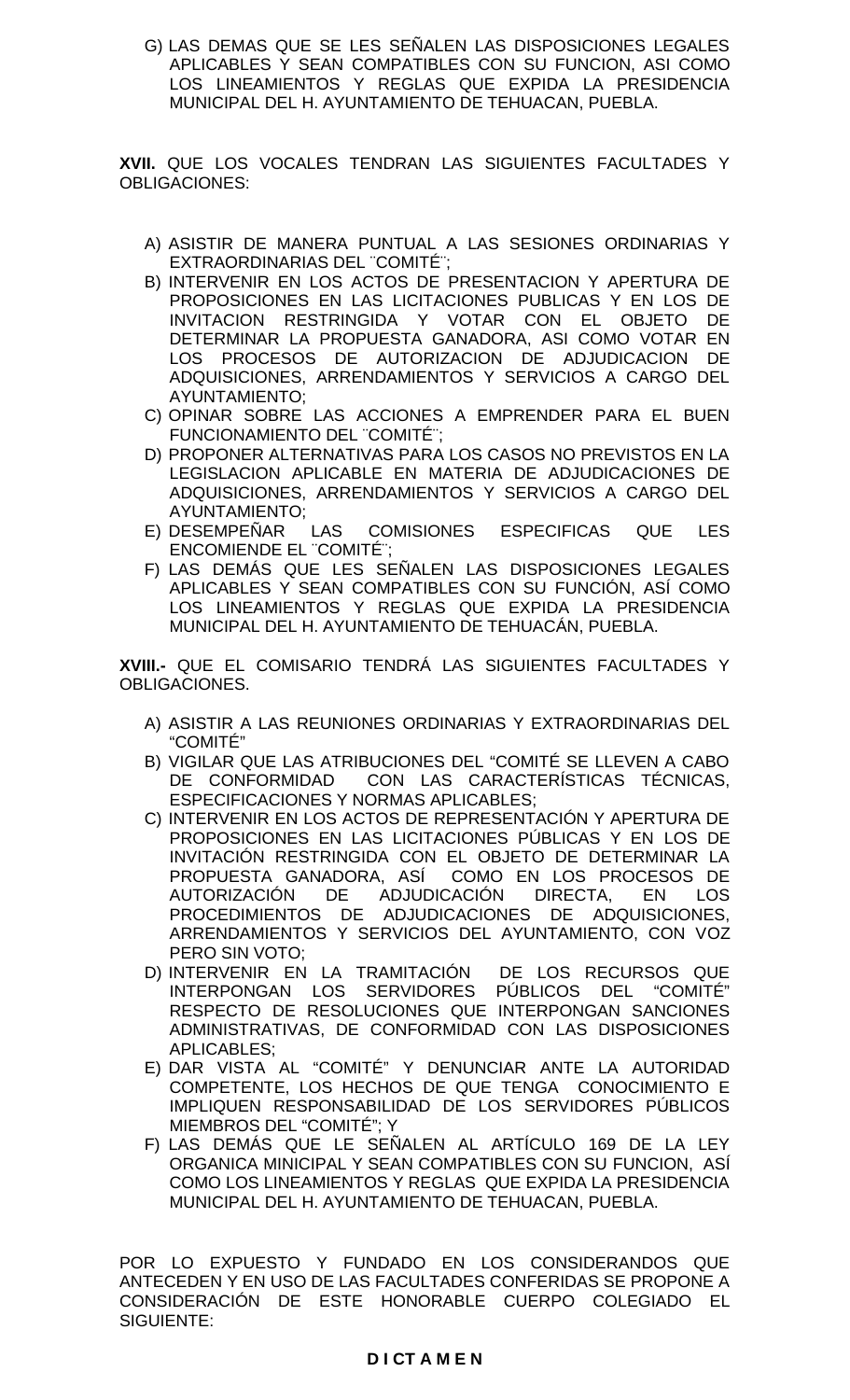**PRIMERO.**- SE ACUERDE LA **MODIFICACIÓN** DE LOS INTEGRANTES DEL COMITÉ DE ADJUDICACIONES EN MATERIA DE ADQUISICIONES DEL MUNICIPIO DE TEHUACÁN, PUEBLA, EN VIRTUD DE QUE LOS NUEVOS FUNCIONARIOS QUE REPRESENTEN ACTUALMENTE LAS DEPENDENCIAS CORRESPONDIENTES SEAN QUIENES PRESIDAN DICHO CARGO Y QUE ESTE FUNJA COMO UN ORGANISMO PÚBLICO CENTRALIZADO, JERÁQUICAMENTE DEPENDIENTE DE LA PRESIDENCIA DEL H. AYUNTAMIENTO DEL MUNICIPIO DE TEHUACAN, TAL Y COMO HA SIDO PRECISADO EN EL CONSIDERANDO XI QUE ANTECEDE; QUEDANDO CONFORMADO DE LA SIGUIENTE FORMA:

C. ERNESTINA FERNÁNDEZ MÉNDEZ PRESIDENTE MUNICIPAL CONSTITUCIONAL PRESIDENTE

C. MARIA ELENA PÉREZ SIMÓN<br>TESORERA MUNICIPAL SECRETARIO EJECUTIVO C.P. DIEGO GARRIDO ROSALES SECRETARIO TÉCNICO RESPONSABLE DE LA ADJUDICACIÓN

LAE. NORMA LILIANA FLORES MENDEZ REGIDORA PRESIDENTA DE LA COMISIÓN DE VOCAL 1 PATRIMONIO Y HACIENDA PÚBLICA MUNICIPAL

LIC. MARIO ALBERTO ANDRADES ORTIZ DIRECTOR DE COMPRAS VOCAL 2

ING. SERGIO ELOY HERNANDEZ CARRIZOSA VOCAL 3 DIRECTOR DE OBRAS PUBLICAS

C. JOSE MIGUEL HERNANDEZ MARTINEZ VOCAL 4 REPRESENTANTE DEL SECTOR SOCIAL

C. IVONNE ZAMBRANO GIL VOCAL 5 (PRESIDENTA DE COLONIA) REPRESENTANTE DE LAS ORGANIZACIONES VECINALES

C. JOSE BARROSO PEREZ VOCAL 6 (PRESIDENTE DE HOTELEROS) REPRESENTANTE DEL SECTOR PRIVADO

C.P. ADRIANA FUENTES RAMOS COMISIONARIO CONTRALORA MUNICIPAL

**SEGUNDO**.- SE ACUERDE Y APRUEBE LA DENOMINACIÓN, ESTRUCTURA, INTEGRACIÓN, FUNCIONES Y COMPETENCIA DEL COMITÉ DE ADJUDICACIONES EN MATERIA DE ADQUISICIONES DEL MUNICIPIO DE TEHUCÁN, PUEBLA, ASÍ COMO LAS FACULTADES Y OBLIGACIONES DE CADA UNO DE SUS INTEGRANTES , TAL Y COMO SE HA PRECISADO EN LOS CONSIDERANDOS XI, XII, XIII, XIV, XV, XVI, XVII, XVIII, DEL PRESENTE INSTRUMENTO.

**TERCERO.-** SE DE RETROACTIVIDAD A LAS FUNCIONES DEL MISMO CON LA FECHA DE SALIDA DE LOS EXFUNCIONARIOS QUE EN SU MOMENTO REPRESENTABAN LAS DEPENDENCIAS CORRESPONDIENTES.- **ATENTAMENTE.-** "SUFRAGIO EFECTIVO NO RELECCIÓN".- TEHUACAN, PUEBLA A 03 DE OCTUBRE DEL AÑO 2014.- PRESIDENTA MUNICIPAL CONSTITUCIONAL.- C. ERNESTINA FERNÁNDEZ MÉNDEZ.- FIRMA ILEGIBLE".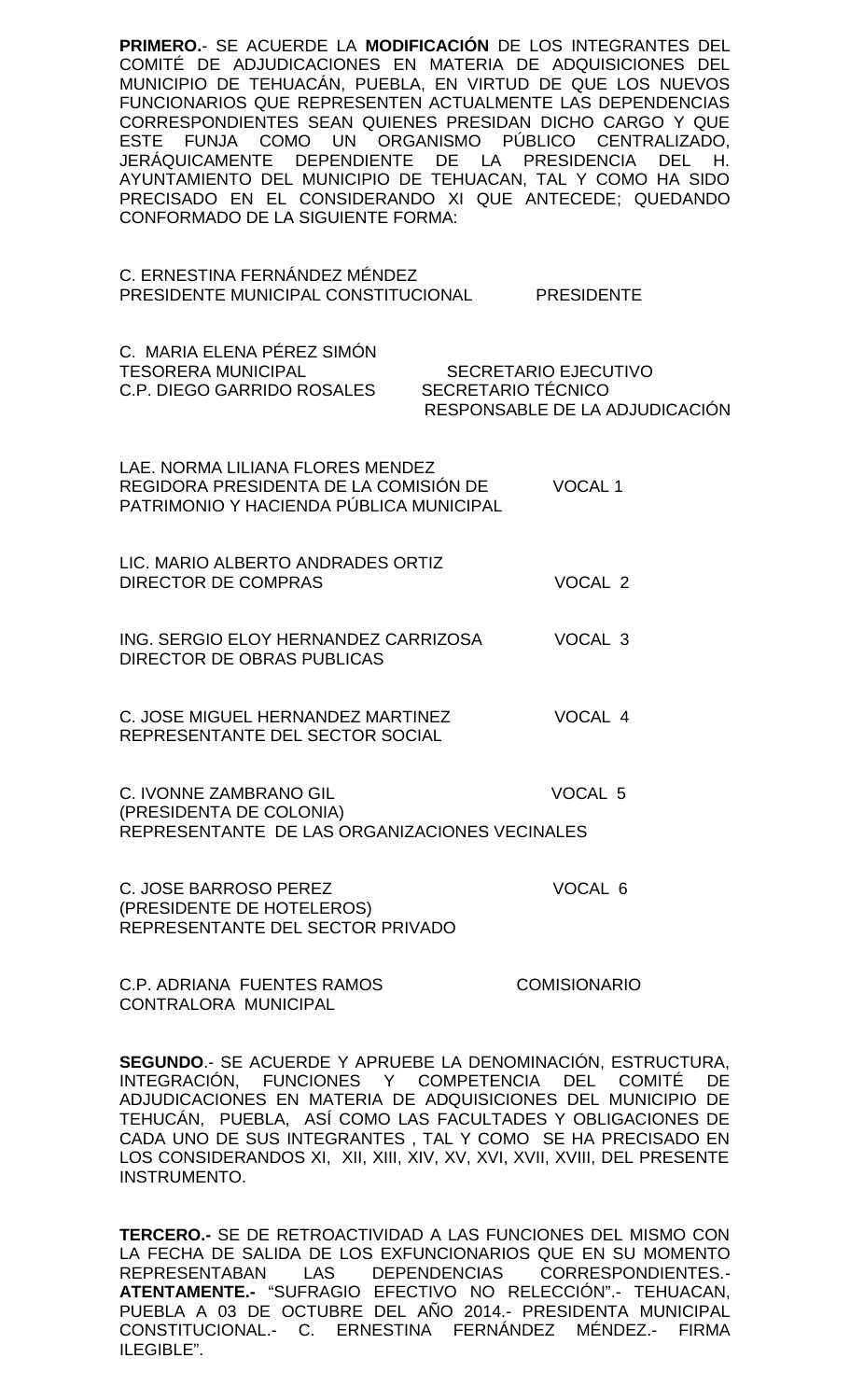SEÑORA PRESIDENTA MUNICIPAL, REGIDORES Y SINDICO MUNICIPAL, EN VOTACIÓN SE LES CONSULTA SI SE APRUEBA LA PROPUESTA EN CUESTIÓN, LOS QUE ESTEN POR LA AFIRMATIVA SÍRVANSE MANIFESTARLO LEVANTANDO LA MANO.

HABIÉNDOSE ANALIZADO AMPLIAMENTE EL CONTENIDO DEL PETITORIO DE REFERENCIA, POR UNANIMIDAD DE VOTOS A FAVOR, POR PARTE DE LOS INTEGRANTES DEL H. CABILDO, SE DETERMINA EL SIGUIENTE:

## **A C U E R D O**

**PRIMERO.**- SE ACUERDA LA **MODIFICACIÓN** DE LOS INTEGRANTES DEL COMITÉ DE ADJUDICACIONES EN MATERIA DE ADQUISICIONES DEL MUNICIPIO DE TEHUACÁN, PUEBLA, EN VIRTUD DE QUE LOS NUEVOS FUNCIONARIOS QUE REPRESENTEN ACTUALMENTE LAS DEPENDENCIAS CORRESPONDIENTES SEAN QUIENES PRESIDAN DICHO CARGO Y QUE ESTE FUNJA COMO UN ORGANISMO PÚBLICO CENTRALIZADO, JERÁQUICAMENTE DEPENDIENTE DE LA PRESIDENCIA DEL H. AYUNTAMIENTO DEL MUNICIPIO DE TEHUACAN, TAL Y COMO HA SIDO PRECISADO EN EL CONSIDERANDO XI QUE ANTECEDE, COMITÉ QUE QUEDA CONFORMADO EN LOS SIGUIENTES TÉRMINOS:

| C. ERNESTINA FERNÁNDEZ MÉNDEZ<br>RESIDENTE MUNICIPAL CONSTITUCIONAL                                                  | <b>PRESIDENTE</b>                                    |  |  |  |
|----------------------------------------------------------------------------------------------------------------------|------------------------------------------------------|--|--|--|
| C. MARIA ELENA PÉREZ SIMÓN<br><b>TESORERA MUNICIPAL</b>                                                              | <b>SECRETARIO EJECUTIVO</b>                          |  |  |  |
| C.P. DIEGO GARRIDO ROSALES                                                                                           | SECRETARIO TÉCNICO RESPONSABLE DE<br>LA ADJUDICACIÓN |  |  |  |
| LAE, NORMA LILIANA FLORES MENDEZ<br>REGIDORA PRESIDENTA DE LA COMISIÓN DE<br>PATRIMONIO Y HACIENDA PÚBLICA MUNICIPAL | <b>VOCAL1</b>                                        |  |  |  |
| LIC. MARIO ALBERTO ANDRADES ORTIZ<br><b>DIRECTOR DE COMPRAS</b>                                                      | VOCAL <sub>2</sub>                                   |  |  |  |
| ING. SERGIO ELOY HERNANDEZ CARRIZOSA<br>DIRECTOR DE OBRAS PUBLICAS                                                   | VOCAL <sub>3</sub>                                   |  |  |  |
| C. JOSE MIGUEL HERNANDEZ MARTINEZ<br>REPRESENTANTE DEL SECTOR SOCIAL                                                 | VOCAL 4                                              |  |  |  |
| VOCAL 5<br><b>C. IVONNE ZAMBRANO GIL</b><br>(PRESIDENTA DE COLONIA)<br>REPRESENTANTE DE LAS ORGANIZACIONES VECINALES |                                                      |  |  |  |
| C. JOSE BARROSO PEREZ<br>(PRESIDENTE DE HOTELEROS)<br>REPRESENTANTE DEL SECTOR PRIVADO                               | VOCAL 6                                              |  |  |  |
| <b>C.P. ADRIANA FUENTES RAMOS</b><br>CONTRALORA<br><b>MUNICIPAL</b>                                                  | <b>COMISIONARIO</b>                                  |  |  |  |
|                                                                                                                      |                                                      |  |  |  |

**SEGUNDO**.- SE ACUERDA Y APRUEBA LA DENOMINACIÓN, ESTRUCTURA, INTEGRACIÓN, FUNCIONES Y COMPETENCIA DEL COMITÉ DE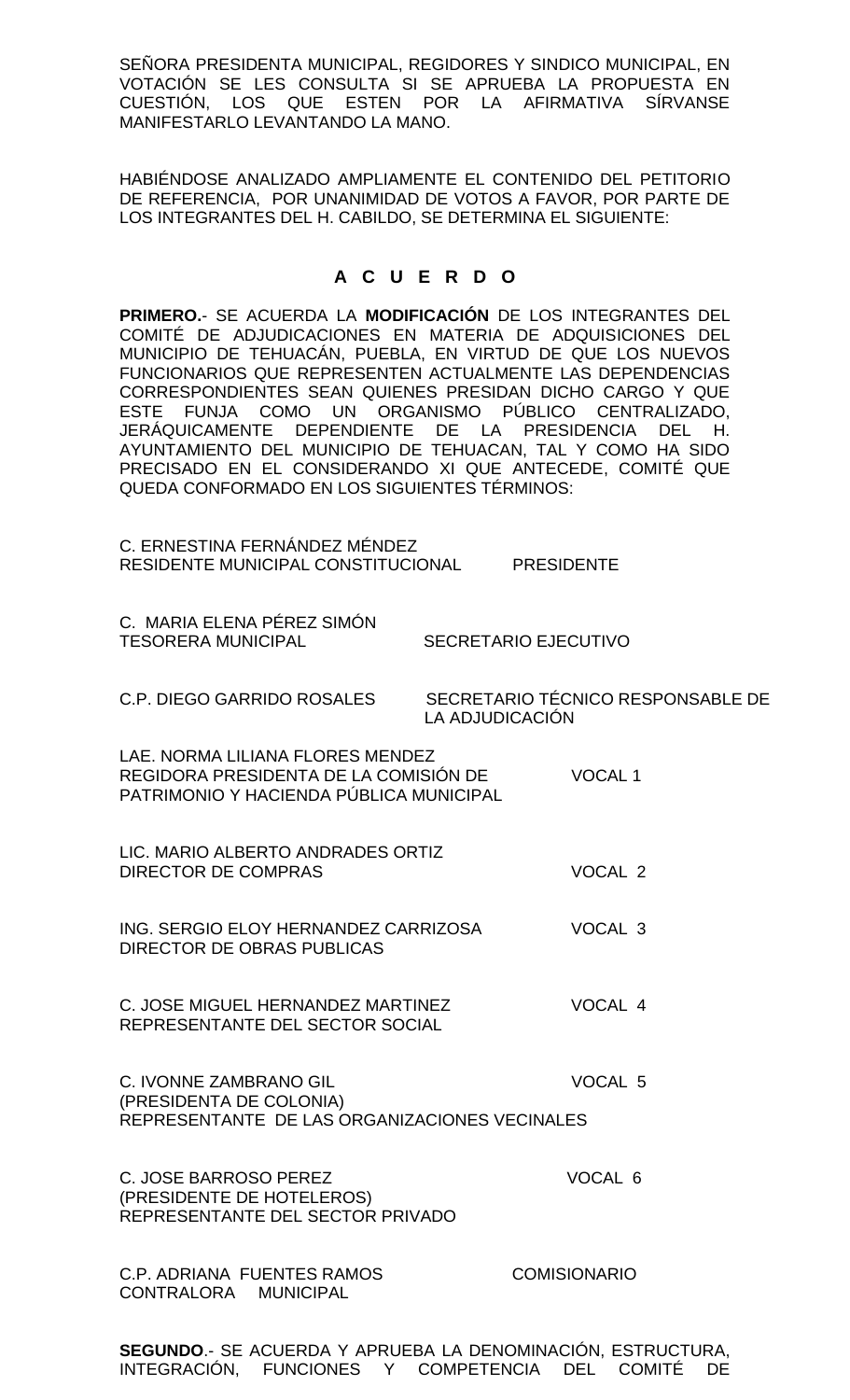ADJUDICACIONES EN MATERIA DE ADQUISICIONES DEL MUNICIPIO DE TEHUCÁN, PUEBLA, ASÍ COMO LAS FACULTADES Y OBLIGACIONES DE CADA UNO DE SUS INTEGRANTES , TAL Y COMO SE HA PRECISADO EN LOS CONSIDERANDOS XI, XII, XIII, XIV, XV, XVI, XVII, XVIII, DEL PRESENTE INSTRUMENTO.

**TERCERO.-** SE APRUEBA LA RETROACTIVIDAD A LAS FUNCIONES DEL MISMO, CON LA FECHA DE SALIDA DE LOS EXFUNCIONARIOS QUE EN SU MOMENTO REPRESENTABAN LAS DEPENDENCIAS CORRESPONDIENTES.

LO ANTERIOR CON FUNDAMENTO EN LOS DISPOSITIVOS LEGALES INVOCADOS EN EL DICTAMEN DE REFERENCIA.

**PRESIDENCIA.- ANÁLISIS, DISCUSIÓN Y EN SU CASO APROBACIÓN DEL DICTAMEN QUE CONTIENE LA AUTORIZACIÓN DEL ESTABLECIMIENTO DEL SISTEMA MUNICIPAL DE PROTECCIÓN CIVIL, ASI COMO LAS BASES Y LINEAMIENTOS DEL MISMO E INTEGRACIÓN DEL CONSEJO, EN EL MUNICIPIO DE TEHUACÁN, PUEBLA.**

EL LIC. JOSÉ HONORIO PACHECO FLORES, PROCEDE A DAR LECTURA AL DICTAMEN CORRESPONDIENTE, MISMO QUE A LA LETRA DICE:

## **"…HONORABLE CABILDO:**

LA SUSCRITA **C. ERNESTINA FERNANDEZ MENDEZ,** PRESIDENTA MUNICIPAL DE TEHUACÁN, PUEBLA, EN USO DE LAS FACULTADES CONFERIDAS EN LOS ARTÍCULOS 1, 3, 78 FRACCIONES I Y XLVIII, 91 FRACCIONES I Y II, Y ARTÍCULO 191 FRACCIÓN X DE LA LEY ORGÁNICA MUNICIPAL; LOS ARTÍCULOS 1 FRACCIONES DEL CAPÍTULO CUATRO Y 69 DE LA LEY DEL SISTEMA NACIONAL DE PROTECCIÓN CIVIL VIGENTES EN EL ESTADO DE PUEBLA; SOMETO A SU CONSIDERACIÓN Y APROBACIÓN EN SU CASO, EL PRESENTE PETITORIO **PARA QUE SE ESTABLEZCA EL SISTEMA MUNICIPAL DE PROTECCIÓN CIVIL, ASÍ COMO LAS BASES Y LINEAMIENTOS DEL MISMO E INTEGRACIÓN DEL CONSEJO, EN EL MUNICIPIO DE TEHUACÁN, PUEBLA,** BASÁNDOME PARA ELLO EN LO SIGUIENTE.

### **CONSIDERANDOS**

QUE POR DECRETO PRESIDENCIAL DE FECHA VEINTE DE ABRIL DE MIL NOVECIENTOS OCHENTA Y SEIS, PUBLICADO EN DIARIO OFICIAL DE FECHA SEIS DE MAYO DEL MISMO AÑO, EN EL QUE SE EXPIDIERON LAS BASES PARA EL ESTABLECIMIENTO DEL SISTEMA DE PROTECCIÓN CIVIL, TIENEN COMO OBJETIVOS Y PROGRAMAS ESPECÍFICOS ENCAMINAR A LA SEGURIDAD CIVIL, SALVAGUARDAR LA VIDA DE LAS PERSONAS, SUS BIENES Y SU ENTORNO, RECOMENDAR LOS INSTRUMENTOS DE COORDINACIÓN Y CONCERTACIÓN, COORDINAR LAS ACCIONES DE LOS ESTADOS Y MUNICIPIOS, ASÍ COMO GARANTIZAR Y ESTABLECER UN SISTEMA NACIONAL DE PROTECCIÓN CIVIL, QUE GARANTICE LA MEJOR PLANEACIÓN, SEGURIDAD, AUXILIO Y REHABILITACIÓN DE LA POBLACIÓN Y DE SU ENTORNO ANTE SITUACIONES DE DESASTRE, INCORPORANDO LA PARTICIPACIÓN DE LA SOCIEDAD EN SU CONJUNTO.

QUE SIGUIENDO CON LOS LINEAMIENTOS MARCADOS POR EL SISTEMA NACIONAL DE PROTECCIÓN CIVIL, EL HONORABLE CONGRESO DEL ESTADO, POR DECRETO DE FECHA VEINTE NUEVE DE SEPTIEMBRE DEL DOS MIL TRES, TUVO A BIEN APROBAR LA LEY DE PROTECCIÓN CIVIL DEL ESTADO DE PUEBLA Y EL REGLAMENTO DE LA LEY DE PROTECCIÓN CIVIL PARA EL ESTADO DE PUEBLA, QUE ESTABLECEN LA PARTICIPACIÓN DE ENTIDADES, DEPENDENCIAS Y ORGANISMOS DEL SECTOR SOCIAL CONTRA RIESGOS Y DESASTRES.

QUE EL AYUNTAMIENTO CON LA INTENCIÓN DE PARTICIPAR EN LOS SISTEMAS NACIONAL Y ESTATAL DE PROTECCIÓN CIVIL EN LAS TAREAS ENCOMENDADAS A LA PROTECCIÓN DE LOS CIUDADANOS ANTE POSIBLES RIESGOS O DESASTRES PRODUCIDOS POR CAUSAS DE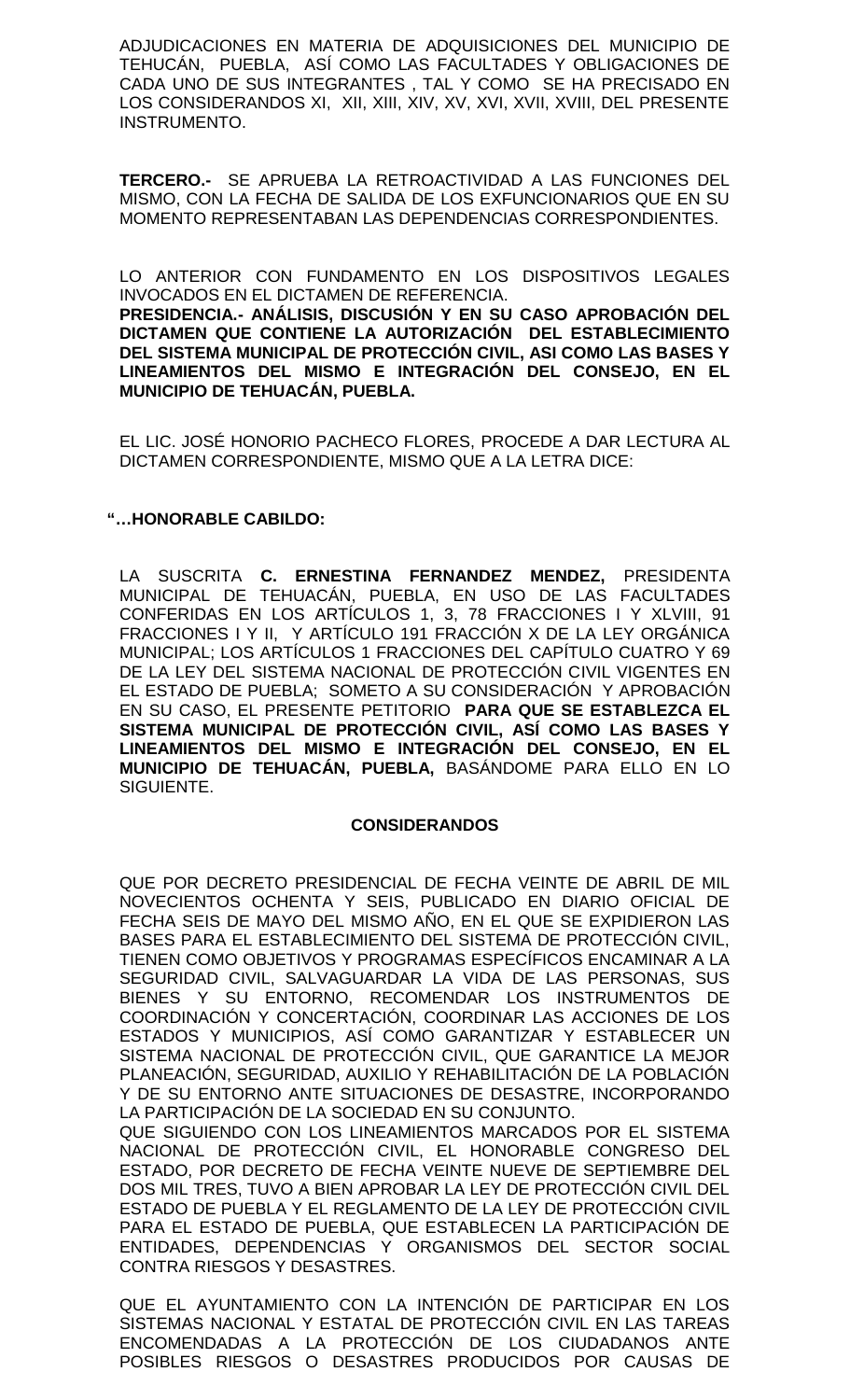ORIGEN NATURAL O HUMANAS DENTRO DEL MUNICIPIO, HA DETERMINADO LA NECESIDAD DE ESTABLECER EL **"SISTEMA MUNICIPAL DE PROTECCIÓN CIVIL"**, EL CUAL ESTARÁ INTEGRADO POR UN CONSEJO MUNICIPAL DE PROTECCIÓN CIVIL Y UNA UNIDAD MUNICIPAL DE PROTECCIÓN CIVIL, LOS QUE COORDINARAN LA PLANEACIÓN, ORGANIZACIÓN Y CONTROL DE LOS PROGRAMAS QUE PONGAN EN MARCHA LAS AUTORIDADES FEDERALES Y ESTATALES, EL SISTEMA INTEGRAL DE LA FAMILIA, LOS GRUPOS VOLUNTARIOS QUE TENGAN SU DOMICILIO EN EL MUNICIPIO Y LA POBLACIÓN EN GENERAL, LOS CUALES FUNCIONARAN COMO APOYOS BAJO LA COORDINACIÓN DEL MUNICIPIO, POR LO QUE:

**PRIMERO**: EL SISTEMA MUNICIPAL DE PROTECCIÓN CIVIL DEBERÁ QUEDAR INTEGRADO DE LA SIGUIENTE MANERA:

- I. EL CONSEJO MUNICIPAL DE PROTECCIÓN CIVIL.
- II. LA UNIDAD MUNICIPAL DE PROTECCIÓN CIVIL.
- III. EL SISTEMA MUNICIPAL PARA EL DESARROLLO INTEGRAL DE LA FAMILIA.
- IV. LOS ORGANISMOS SOCIALES Y GRUPOS VOLUNTARIOS
- V. LA POBLACIÓN EN GENERAL

**SEGUNDO.-** EL SISTEMA MUNICIPAL DE PROTECCIÓN CIVIL, COORDINARA LAS ACCIONES DE LOS ORGANISMOS DEL SECTOR SOCIAL Y PRIVADO CON LAS AUTORIDADES FEDERALES Y ESTATALES, QUE ESTÉN VINCULADAS CON LA PROTECCIÓN DE LOS CIUDADANOS EN SU PERSONA O PATRIMONIO CONTRA LOS RIESGOS Y PELIGROS QUE PUEDEN OCASIONARSE ANTE UN DESASTRE O CALAMIDAD PRODUCIDOS POR CAUSAS DE ORIGEN NATURAL O HUMANO.

**TERCERO.-** EL CONSEJO MUNICIPAL SERÁ EL ÓRGANO DE PLANEACIÓN, CONSULTA Y APOYO DEL SISTEMA MUNICIPAL QUE TENDRÁ POR OBJETO INTEGRAR A TODAS LAS DEPENDENCIAS Y ENTIDADES MUNICIPALES, REPRESENTANTES DEL SECTOR SOCIAL Y PRIVADO PARA IMPLEMENTAR ACCIONES DE PROTECCIÓN CIVIL EN BENEFICIO DE LA SOCIEDAD Y QUE ESTARÁ INTEGRADO POR:

- I. ERNESTINA FERNÁNDEZ MÉNDEZ PRESIDENTE DEL CONSEJO
- II. C. ABRAHAM DAVID AGUILAR SÁNCHEZ COORDINADOR
- III. C. VÍCTOR MANUEL RODRÍGUEZ LEZAMA VOCAL 1 C. CLAUDIA OROZCO LÓPEZ, VOCAL 2 C. JOSÉ BERNARDO POZOS GUTIÉRREZ VOCAL 3
- IV.- ING. PEDRO CRUZ ALMARAZ SECRETARIO TÉCNICO DIRECTOR DE LA UNIDAD OPERATIVA MUNICIPAL.

A INVITACIÓN DEL PRESIDENTE PODRÁN ASISTIR CON VOZ PERO SIN VOTO:

- a) LOS DEMÁS REGIDORES DEL AYUNTAMIENTO Y EL SÍNDICO MUNICIPAL.
- b) EL TESORERO, CONTRALOR Y SECRETARIO GENERAL DEL AYUNTAMIENTO.
- c) LOS DIRECTORES MUNICIPALES Y AUTORIDADES AUXILIARES.
- d) LOS REPRESENTANTES DE LA ADMINISTRACIÓN PÚBLICA ESTATAL Y FEDERAL QUE LABOREN EN EL MUNICIPIO.
- e) REPRESENTANTES DE ORGANIZACIONES SOCIALES, SECTOR PRIVADO Y UNIVERSIDADES, INSTITUCIONES ACADÉMICAS Y PROFESIONALES.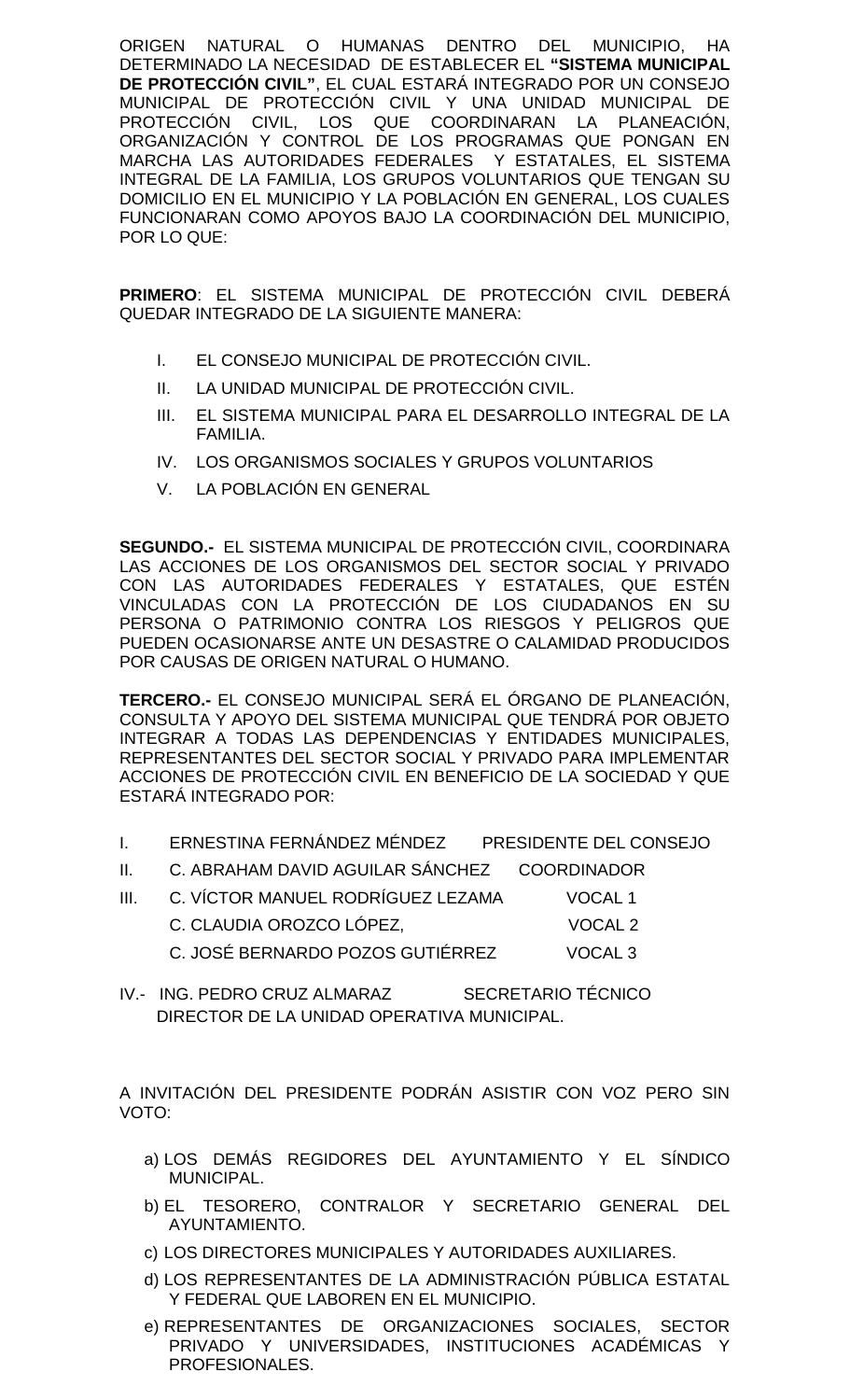**CUARTO.-** EL CONSEJO ESTARÁ PRESIDIDO POR EL PRESIDENTE MUNICIPAL CONSTITUCIONAL QUIEN TENDRÁ LAS SIGUIENTES FACULTADES:

- I. CONVOCAR Y PRESIDIR LAS REUNIONES ORDINARIAS Y EXTRAORDINARIAS.
- II. ORIENTAR LOS DEBATES QUE SURJAN.
- III. VIGILAR EL FUNCIONAMIENTO DEL CONSEJO
- IV. PROPONER AL SISTEMA ESTATAL LOS CONVENIOS DE CONCERTACIÓN.
- V. APROBAR LOS ACUERDOS O RESOLUCIONES TOMADAS POR EL CONSEJO Y VIGILAR SU CUMPLIMIENTO.
- VI. DESIGNAR LAS COMISIONES DE TRABAJO QUE ESTIME NECESARIAS Y
- VII. LAS DEMÁS QUE SE ESTABLEZCAN EN EL REGLAMENTO RESPECTIVO.

**QUINTO.-** EL COORDINADOR GENERAL ESTARÁ REPRESENTADO POR EL C. ABRAHAM DAVID AGUILAR SÁNCHEZ, REGIDOR DE GOBERNACIÓN DEL H. AYUNTAMIENTO, A QUIEN LE CORRESPONDEN LAS SIGUIENTES ACCIONES:

- 1. PRESIDIR LAS ACCIONES DEL CONSEJO, EN AUSENCIA DE LA C. PRESIDENTA.<br>COORDINAR LAS ACCI9ONES
- 2. COORDINAR LAS ACCI9ONES RELATIVAS QUE SE DESARROLLEN EN EL SENO DEL CONSEJO, Y
- 3. LAS DEMÁS QUE ESTABLEZCAN EL REGLAMENTO RESPECTIVO.

**SEXTO.-** EL SECRETARIO TÉCNICO, ESTARÁ REPRESENTADO POR EL C. INGENIERO PEDRO CRUZ ALMARAZ, QUIEN TENDRA LAS SIGUIENTES OBLIGACIONES:

- I. ASISTIR CON VOZ PERO SIN VOTO A LAS SESIONES DEL CONSEJO
- II. PREPARAR EL CALENDARIO DE SESIONES DEL CONSEJO
- III. ELABORAR UN INFORME DE RESULTADOS Y REMITIRLO AL COORDINADOR GENERAL
- IV. SUSCRIBIR LAS ACTAS DE LAS SESIONES DEL CONSEJO Y RECABAR LAS FIRMAR DE LOS MIEMBROS, Y
- V. LAS DEMÁS QUE SE ESTABLEZCAN EN EL REGLAMENTO RESPECTIVO.

**SÉPTIMO.-** LA UNIDAD MUNICIPAL DE PROTECCIÓN CIVIL ES LA ENCARGADA DE INTEGRAR Y EJECUTAR EL PROGRAMA MUNICIPAL, Y SERÁ LA RESPONSABLE DE LA OPERACIÓN DE LAS ACCIONES DEL SISTEMA MUNICIPAL, SU NOMBRAMIENTO RECAERÁ EN EL SECRETARIO TÉCNICO, LAS FACULTADES Y OBLIGACIONES SE RESUMEN EN LA DIRECCIÓN Y COORDINACIÓN INTERNA DE LOS PLANES Y PROGRAMAS DE CONTROL Y EVALUACIÓN, APROBADOS Y AUTORIZADOS POR EL CONSEJO.

**OCTAVO.-** LA UNIDAD MUNICIPAL ESTARÁ INTEGRADA POR UN RESPONSABLE Y EL PERSONAL TÉCNICO, ADMINISTRATIVO, DE INSPECCIÓN Y VIGILANCIA, OPERATIVO Y AUXILIAR QUE PARA EL CUMPLIMIENTO DEL PROGRAMA MUNICIPAL SE REQUIERA.

**NOVENO.-** LOS GRUPOS DE VOLUNTARIOS SE FORMARÁN MEDIANTE LA PARTICIPACIÓN DE PERSONAS CAPACITADAS Y ESPECIALIZADAS EN ALGUNA O VARIAS TAREAS SOBRE PREVENCIÓN, AUXILIO O RELACIONADAS CON RIESGOS Y PELIGROS RELATIVOS O DESASTRES DE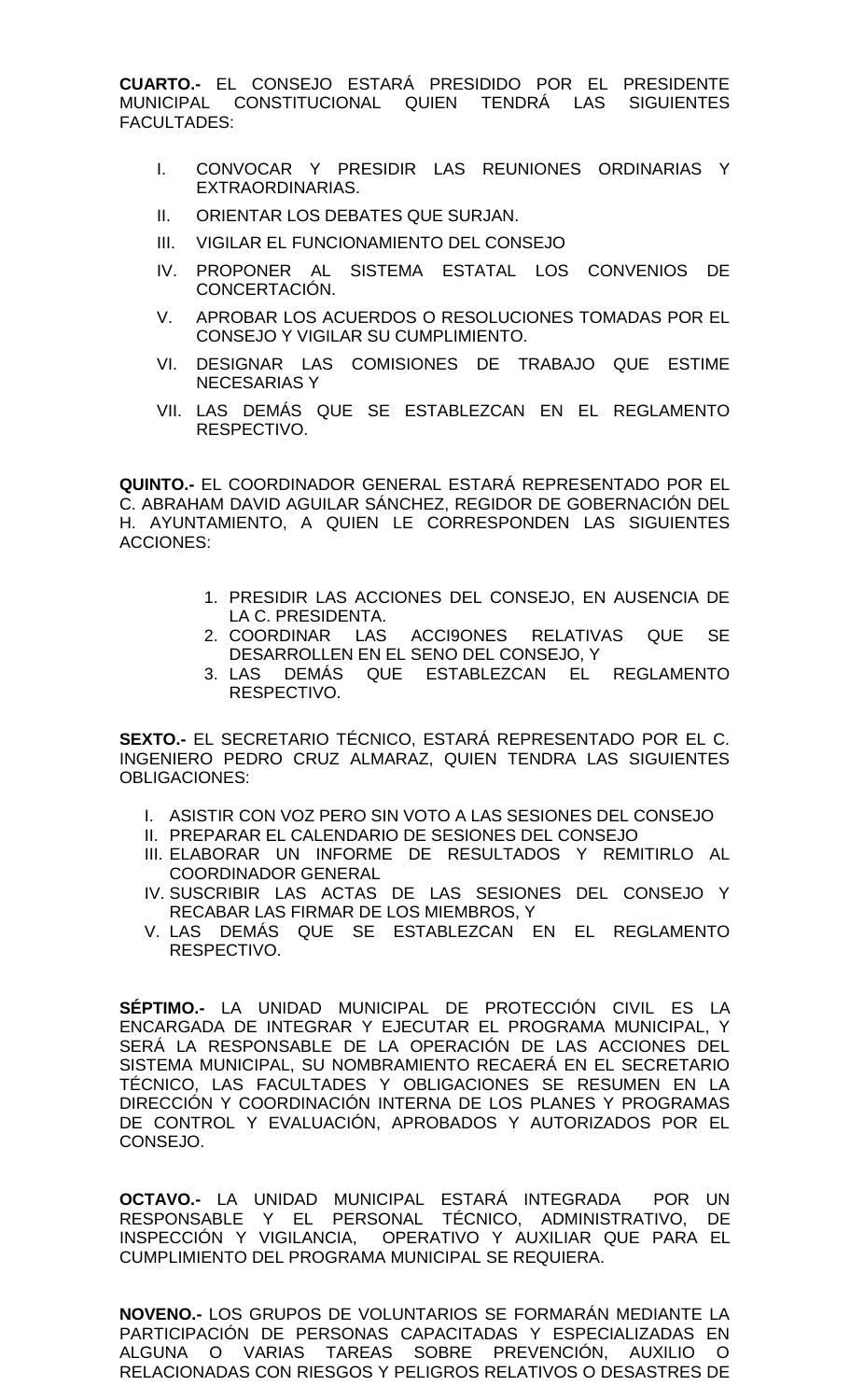ORIGEN NATURAL Y GENERADOS POR ACCIONES DEL SER HUMANO QUE PUEDAN PRODUCIR DAÑOS EN LA INTEGRIDAD DE LAS PERSONAS, EN LOS BIENES, PROPIEDADES, EN SU ESTABILIDAD, EN SU PATRIMONIO O QUE ALTERE EL RITMO ECONÓMICO DE SU COMUNIDAD.

POR LO QUE EN MÉRITO DE LO EXPUESTO Y EN USO DE LAS FACULTADES CONFERIDAS EN LOS ARTÍCULOS 1, 3, 78 FRACCIONES I Y XLVIII, 91 FRACCIONES I Y II, Y ARTÍCULO 191 FRACCIÓN X DE LA LEY ORGÁNICA MUNICIPAL; LOS ARTÍCULOS 1 FRACCIONES DEL CAPÍTULO CUATRO Y 69 DE LA LEY DEL SISTEMA NACIONAL DE PROTECCIÓN CIVIL VIGENTES EN EL ESTADO DE PUEBLA, SOLICITO QUE SE APRUEBE LO SIGUIENTE:

### **P E T I T O R I O**

PRIMERO. SE ESTABLEZCA EL SISTEMA MUNICIPAL DE PROTECCIÓN CIVIL EN EL MUNICIPIO DE TEHUACÁN PUEBLA CON LA FINALIDAD DE EFECTUAR ACCIONES DE COORDINACIÓN CON EL SISTEMA NACIONAL DE PROTECCIÓN CIVIL Y CON EL SISTEMA ESTATAL DE PROTECCIÓN CIVIL.

SEGUNDO. SE APRUEBEN LAS BASES Y LINEAMIENTOS PARA EL FUNCIONAMIENTO DEL SISTEMA MUNICIPAL DE PROTECCIÓN CIVIL QUE HAN SIDO DESCRITOS EN LOS CONSIDERADOS.

TERCERO. SE APRUEBE LA INTEGRACIÓN DEL CONSEJO MUNICIPAL DE PROTECCIÓN CIVIL.- **ATENTAMENTE.- TEHUACÁN PUEBLA A 3 DE OCTUBRE DE 2014.- PRESIDENTA MUNICIPAL CONSTITUCIONAL.- C. ERNESTINA FERNÁNDEZ MÉNDEZ.- FIRMA ILEGIBLE".**

SEÑORA PRESIDENTA MUNICIPAL, REGIDORES Y SINDICO MUNICIPAL, EN VOTACIÓN SE LES CONSULTA SI SE APRUEBA LA PROPUESTA EN CUESTIÓN, LOS QUE ESTEN POR LA AFIRMATIVA SÍRVANSE MANIFESTARLO LEVANTANDO LA MANO.

HABIÉNDOSE ANALIZADO AMPLIAMENTE EL CONTENIDO DEL PETITORIO DE REFERENCIA, POR UNANIMIDAD DE VOTOS A FAVOR, POR PARTE DE LOS INTEGRANTES DEL H. CABILDO, SE DETERMINA EL SIGUIENTE:

## **A C U E R D O**

**PRIMERO.** SE ESTABLECE EL SISTEMA MUNICIPAL DE PROTECCIÓN CIVIL EN EL MUNICIPIO DE TEHUACÁN PUEBLA CON LA FINALIDAD DE EFECTUAR ACCIONES DE COORDINACIÓN CON EL SISTEMA NACIONAL DE PROTECCIÓN CIVIL Y CON EL SISTEMA ESTATAL DE PROTECCIÓN CIVIL.

**SEGUNDO.** SE APRUEBAN LAS BASES Y LINEAMIENTOS PARA EL FUNCIONAMIENTO DEL SISTEMA MUNICIPAL DE PROTECCIÓN CIVIL QUE HAN SIDO DESCRITOS EN LOS CONSIDERADOS.

**TERCERO.** SE APRUEBA LA INTEGRACIÓN DEL CONSEJO MUNICIPAL DE PROTECCIÓN CIVIL, QUEDANDO DE LA SIGUIENTE MANERA:

ERNESTINA FERNÁNDEZ MÉNDEZ PRESIDENTE DEL CONSEJO

C. ABRAHAM DAVID AGUILAR SÁNCHEZ COORDINADOR

- C. VÍCTOR MANUEL RODRÍGUEZ LEZAMA VOCAL 1
- C. CLAUDIA OROZCO LÓPEZ, VOCAL 2

C. JOSÉ BERNARDO POZOS GUTIÉRREZ VOCAL 3

ING. PEDRO CRUZ ALMARAZ SECRETARIO TÉCNICO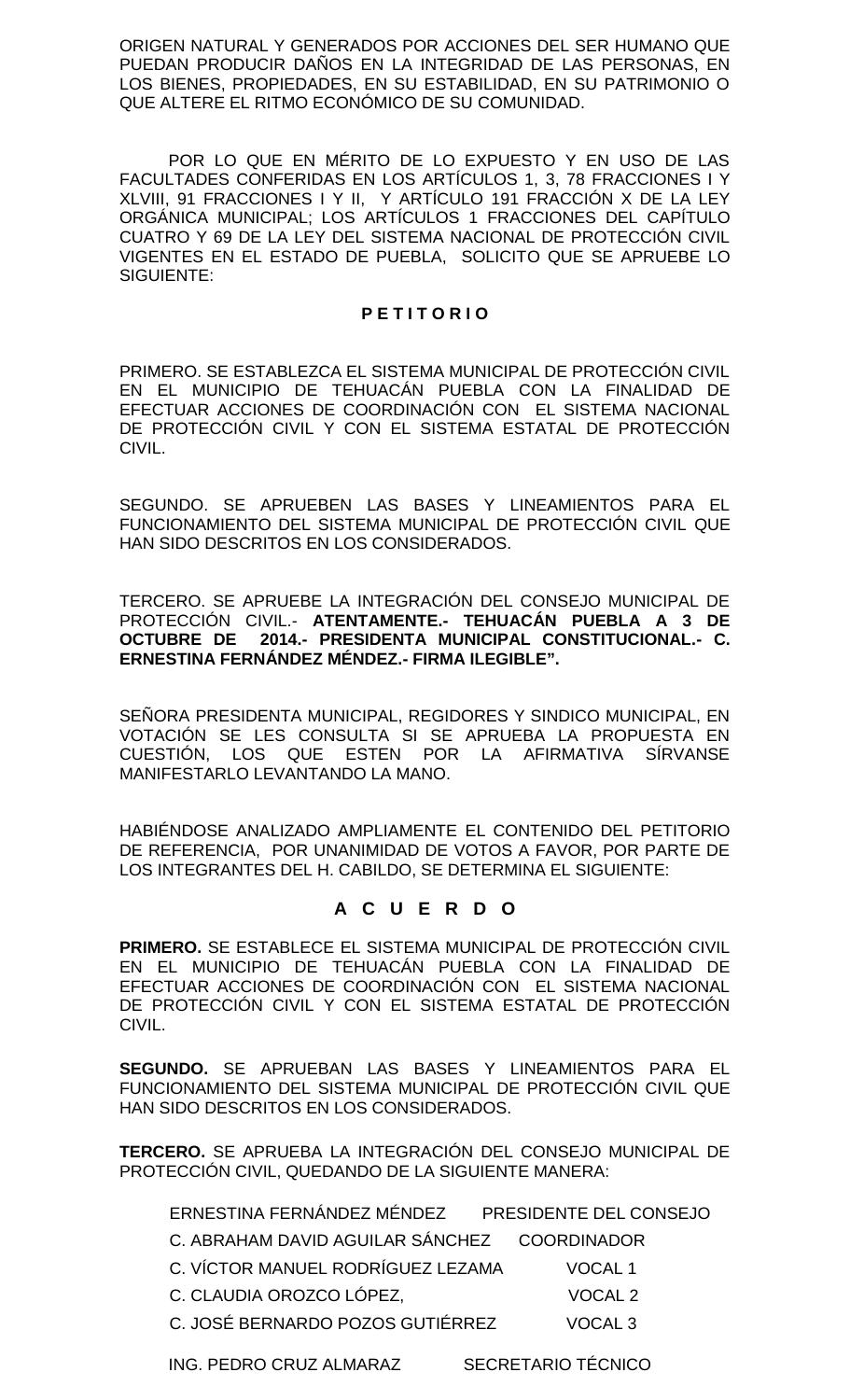DIRECTOR DE LA UNIDAD OPERATIVA MUNICIPAL.

A INVITACIÓN DEL PRESIDENTE PODRÁN ASISTIR CON VOZ PERO SIN VOTO:

- a) LOS DEMÁS REGIDORES DEL AYUNTAMIENTO Y EL SÍNDICO MUNICIPAL.
- b) EL TESORERO, CONTRALOR Y SECRETARIO GENERAL DEL AYUNTAMIENTO.
- c) LOS DIRECTORES MUNICIPALES Y AUTORIDADES AUXILIARES.
- d) LOS REPRESENTANTES DE LA ADMINISTRACIÓN PÚBLICA ESTATAL Y FEDERAL QUE LABOREN EN EL MUNICIPIO.
- e) REPRESENTANTES DE ORGANIZACIONES SOCIALES, SECTOR PRIVADO Y UNIVERSIDADES, INSTITUCIONES ACADÉMICAS Y PROFESIONALES.

LO ANTERIOR CON FUNDAMENTO EN LOS DISPOSITIVOS LEGALES INVOCADOS EN EL DICTAMEN DE REFERENCIA.

NO HABIÉNDO ASUNTO QUE TRATAR SE DA POR TERMINADA LA PRESENTE SESIÓN DE CABILDO, SIENDO LAS OCHO HORAS CON CINCUENTA MINUTOS DEL DÍA TRES DE OCTUBRE DEL AÑO DOS MIL CATORCE, PROCEDIENDOSE A LEVANTAR LA PRESENTE ACTA QUE FIRMAN LOS QUE EN ELLA INTERVINIERON.- DOY FE.-----------

## **SECRETARIO DEL H. AYUNTAMIENTO**

# **LIC. JOSÉ HONORIO PACHECO FLORES.**

| <b>C. ERNESTINA FERNÁNDEZ MÉNDEZ</b>                 |                                                                                                                                                                                                                                      |
|------------------------------------------------------|--------------------------------------------------------------------------------------------------------------------------------------------------------------------------------------------------------------------------------------|
| C. ABRAHAM DAVID AGUILAR SANCHEZ ___________________ |                                                                                                                                                                                                                                      |
| <b>C. NORMA LILIANA FLORES MENDEZ</b>                | <u> 1989 - Johann Barbara, martin amerikan ba</u>                                                                                                                                                                                    |
| <b>C. JUAN ALVAREZ CAMPOS</b>                        | <u> 2008 - John Harry Harry Harry Harry Harry Harry Harry Harry Harry Harry Harry Harry Harry Harry Harry Harry Harry Harry Harry Harry Harry Harry Harry Harry Harry Harry Harry Harry Harry Harry Harry Harry Harry Harry Harr</u> |
| <b>C. PIOQUINTO APOLINAR LEYVA</b>                   |                                                                                                                                                                                                                                      |
| C. JESUS AMADOR HERNANDEZ MARTINEZ                   |                                                                                                                                                                                                                                      |
| C. CLAUDIA OROZCO LOPEZ                              |                                                                                                                                                                                                                                      |
| C. MARTHA GARCIA DE LA CADENA ROMERO_______________  |                                                                                                                                                                                                                                      |
| C. GLADYS GUADALUPE MARTINEZ GONZALEZ______________  |                                                                                                                                                                                                                                      |
| <b>C. PALOMA NOVELO ALDAZ</b>                        | <b>AUSENTE</b>                                                                                                                                                                                                                       |
| C. JOSÉ BERNARDO POZOS GUTIERREZ                     |                                                                                                                                                                                                                                      |